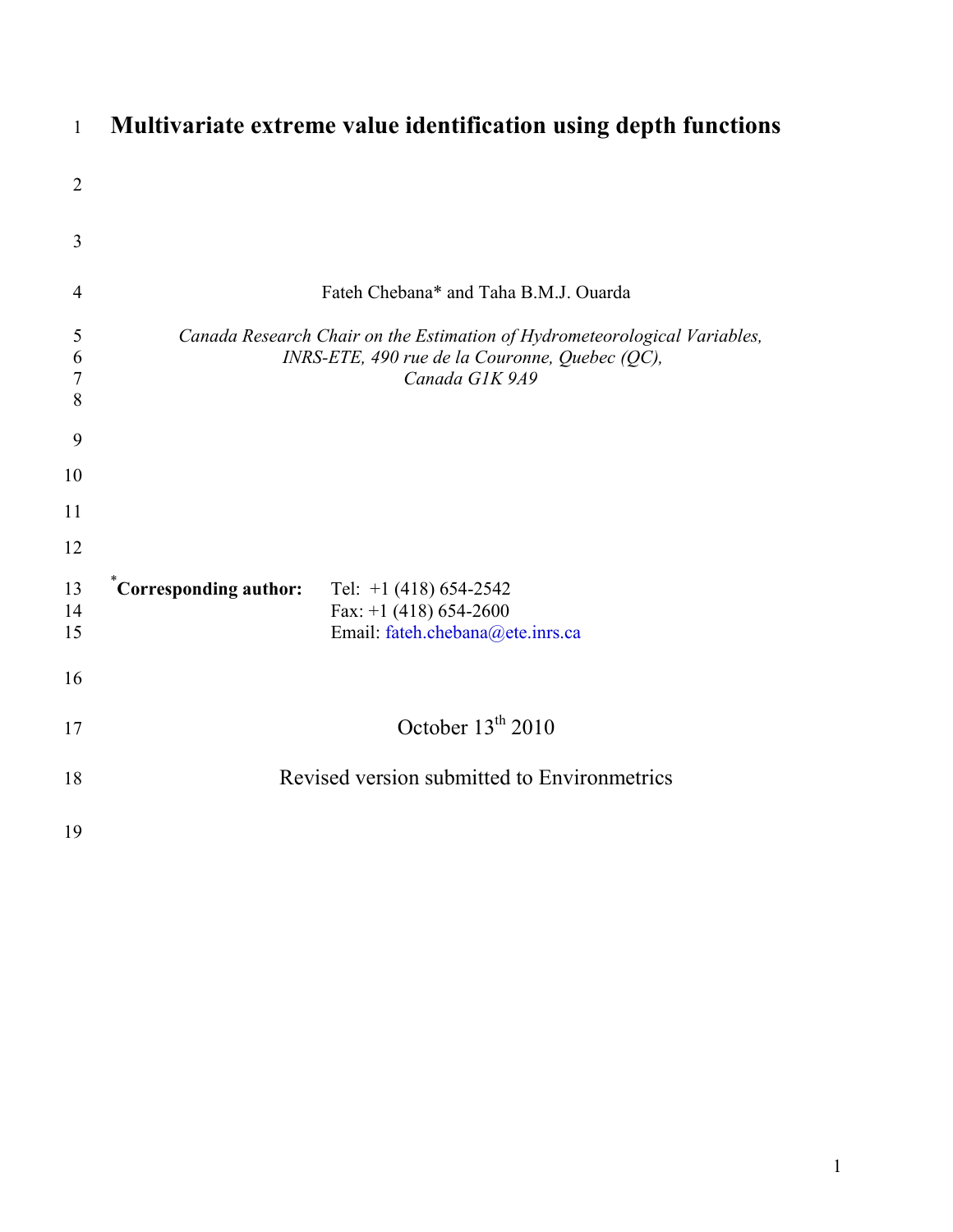# 20 **Abstract**

21 Extreme value theory (EVT) is commonly applied in several fields such as finance, hydrology 22 and environmental modeling. It is extensively developed in the univariate setting. A number of 23 studies have focused on the extension of EVT to the multivariate context. However, most of these 24 studies are based on a direct extension of univariate extremes. In the present paper, we present a 25 procedure to identify the extremes in a multivariate sample. The present procedure is based on 26 the statistical notion of depth function combined with the orientation of the observations. The 27 extreme identification itself is important and it can also serve as basis for the modeling and the 28 asymptotic studies. The proposed procedure is also employed to detect peaks-over-thresholds in 29 the multivariate setting. This method is general and includes several special cases. Furthermore, it 30 is flexible and can be applied to several situations depending on the degree of extreme event risk. 31 The procedure is mainly motivated by application considerations. A simulation study is carried 32 out to evaluate the performance of the procedure. An application, based on air quality data, is 33 presented to show the various elements of the procedure. The procedure is also shown to be 34 useful in other statistical areas.

35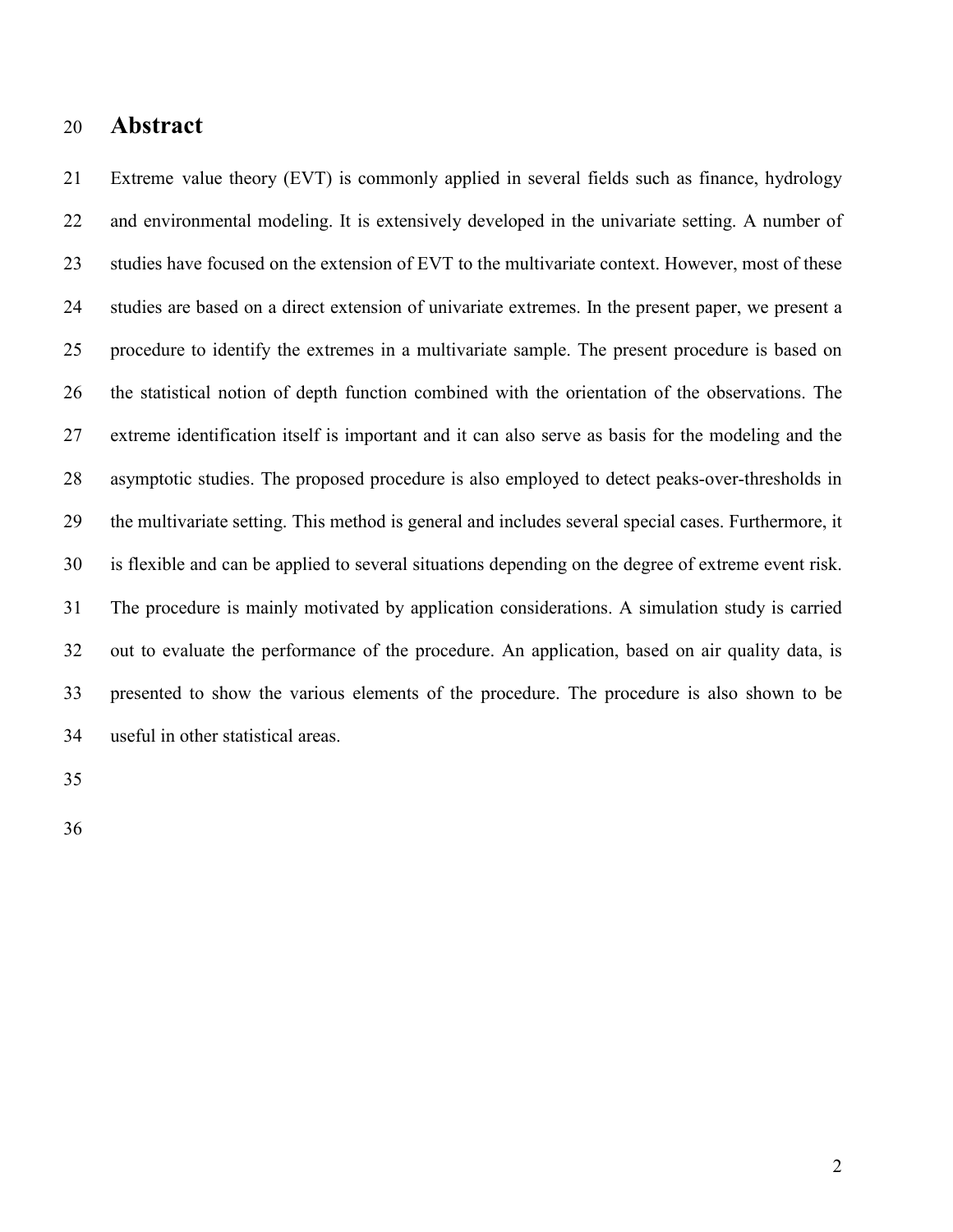# 37 **1. Introduction**

38 Extreme value theory (EVT) plays an important role in several fields such as finance, hydrology, 39 insurance and Internet traffic, see e.g., de Haan and Ferreira [2006], Reiss and Thomas [2007]. 40 EVT is extensively studied in the univariate setting when the extreme event is only described by 41 one characteristic (e.g., Leadbetter et al. [1983] and Coles [2001]). In reality, extreme events are 42 often described through a number of dependent variables. For instance, floods are described by 43 their peak, volume and duration (e.g., Yue et al. [1999]) and air quality is monitored 44 simultaneously through several variables such as the levels of ozone and nitrogen dioxide (e.g., 45 Heffernan and Tawn [2004]). In the multivariate context, EVT is also developing increasingly to 46 treat these events (e.g., Coles and Tawn [1991; 1994]; Mikosch [2005]; Heffernan and Tawn 47 [2004]; Boldi and Davison [2007]; Li [2009] and the references therein).

48 In the univariate case, extremes are directly identified and the focus is then on modeling efforts. 49 This scheme is commonly extended to the multivariate setting despite the fact that the extreme 50 identification step is not similar and much more complex. In the multivariate literature, the focus 51 is most often on the modeling of extremes, especially on describing the dependence of extreme 52 observations, and also providing asymptotic results (e.g. Li [2009]). However, before developing 53 these important issues (modeling and asymptotic behavior), it is important to correctly identify 54 the notion of extreme in the multivariate context. That is, it is important to specify with respect to 55 which characteristic an observation is extreme, and to identify and quantify the impacts (social, 56 economic) of such extremes. In some fields, such as hydrology and car manufacturing, it is not 57 appropriate to employ asymptotic results since sample sizes are generally small.

58 In the univariate case, the limiting distribution of the block-maxima is shown to belong to the 59 class of the generalized extreme value (GEV) distributions. For practical considerations, even in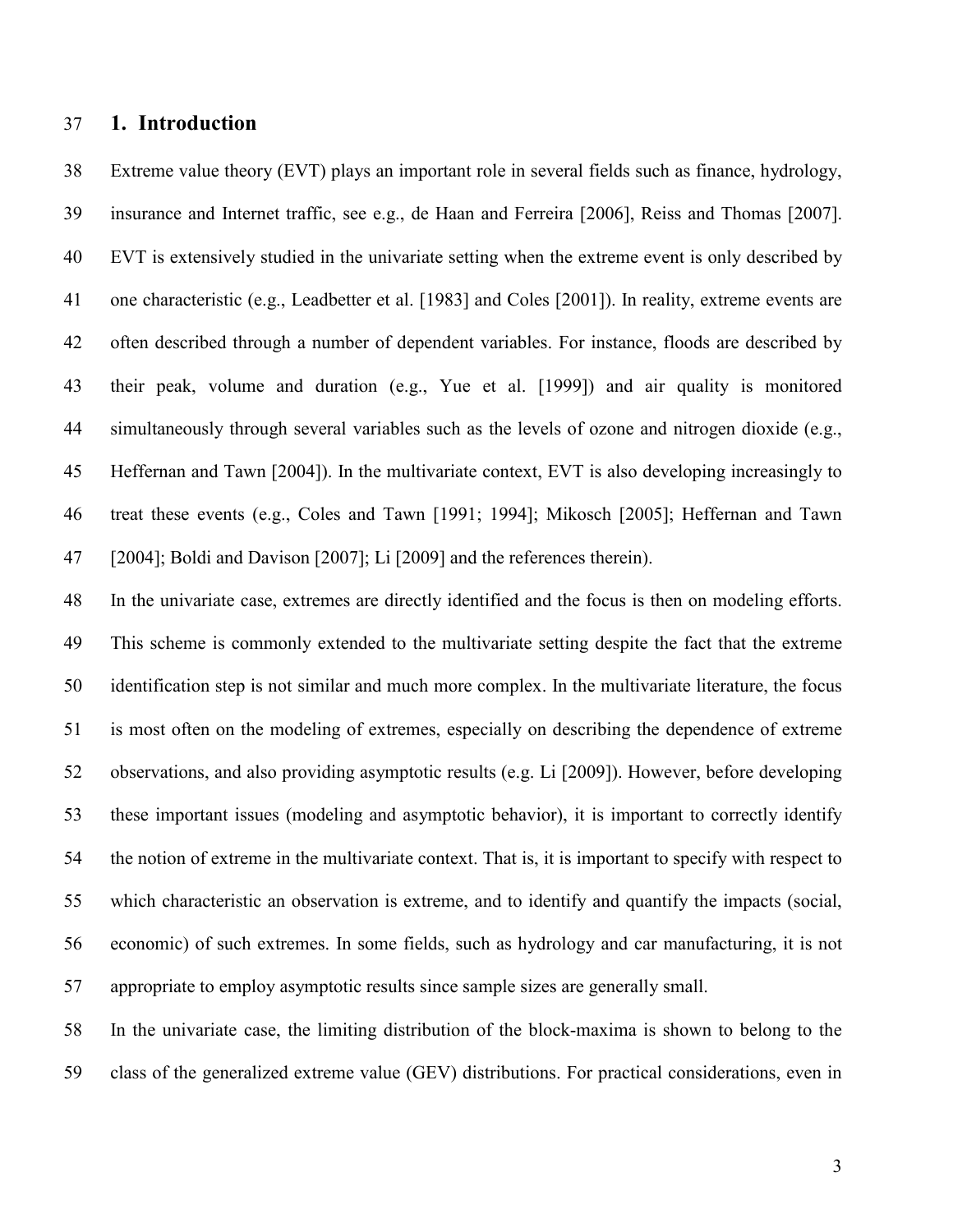60 the univariate setting, where the extremes are simply and clearly identified, the GEV distributions 61 do not represent a systematic choice to fit extremes as shown in El Adlouni et al. [2010]. Several 62 other distributions are appropriate for extreme modeling and should be considered as well, such 63 as the Halphen family, Pearson, log-Pearson and Gamma (see e.g., Hosking and Wallis [1997]).

64 The usual extension of EVT to the multivariate setting is based merely on the *component-wise* 65 maxima or minima of the vector sample. This extension is not appropriate since the obtained 66 point does not necessarily belong to the sample and this extension is based on mathematical and 67 theoretical justifications. In the recent literature, the component-wise approach was criticized 68 from both the theoretical and the practical points of view (see e.g., Smith [2004] and Salvadori et 69 al. [2007]). The multivariate EVT approaches neglected the identification step and focused on the 70 modeling and asymptotic aspects.

71 One of the drawbacks of the multivariate EVT approaches, especially the component-wise 72 extension, is the absence of a convenient notion of ordering in the multivariate context. The 73 notion of order can be statistically extended to the multivariate context using depth functions, see 74 e.g. Zuo and Serfling [2000]. Multivariate EVT does not take advantage of the potential of depth 75 functions. In addition, in the multivariate setting the notion of the median is not employed to 76 define extremes. Usually, in the univariate framework, an extreme observation is the one for 77 which the deviation from the median is the highest. A drawback of the block-maxima approach 78 identification is that it could select extremes in blocks even if all values in a particular block are 79 low and could identify only one extreme in blocks where several high values should be identified 80 in a particular block.

81 The aim of the present paper is to propose a procedure to identify extreme values in a 82 multivariate sample. Then, modeling and studying the asymptotic properties will be based on the 83 appropriate extremes. The present study has an exploratory objective, rather than modeling or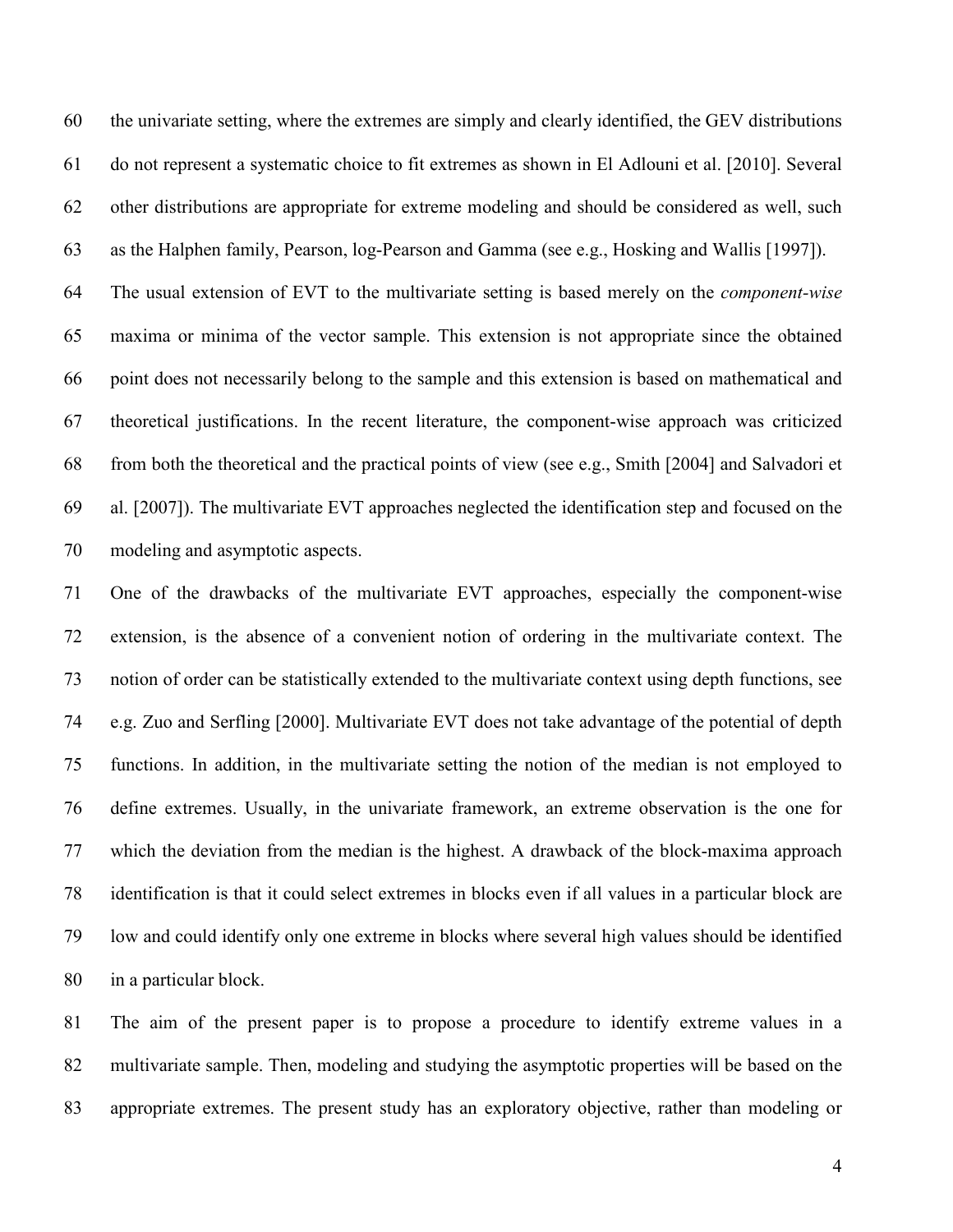84 inferential. As pointed out in Liu et al. [1999], depth values do not provide enough information 85 from the multivariate sample to define extremes in the present context. The proposed procedure is 86 based on a combination of depth functions with orientations of the observations with respect to 87 the median. This combination (depth and orientation) is also employed by Serfling [2002] to 88 introduce multivariate median-oriented quantiles. The proposed extreme identification procedure 89 is motivated and defined by practical considerations.

90 In the univariate setting, extremes in a sample are selected as the minimum, the maximum or 91 both. The choice is based on the underlying variable, the associated risk as well as the case study 92 in hand. By extension, in the multivariate context, it is also of interest to focus on a *part* of the 93 extreme observations by reducing the orientation space to a convenient part.

94 When dealing with extremes, an alternative of interest is also known as the peaks-over-threshold 95 (POT) approach. In this situation we are interested in identifying all values "over" a given 96 threshold. A more detailed description of the POT approach can be found for instance in Lang et 97 al. [1999] and the references therein. Again as in the extremes, the multivariate POT theory 98 focused on modeling and asymptotic results, see e.g. Reiss and Thomas [2007]. The present 99 depth-based approach is generalized to identify POT observations. By analogy with extremes, the 100 multivariate POT can also be focused on a part of the orientation space.

101 For reference and clarity of presentation, depth functions are presented briefly in section 2. In the 102 following sections, we present a description and a general algorithm of the proposed method 103 (section 3), we evaluate the consistency of the procedure in a simulation study (section 4), we 104 illustrate it on a real-world air quality dataset (section 5), and we present a discussion (section 6). 105 Conclusions and perspectives are presented in the last section.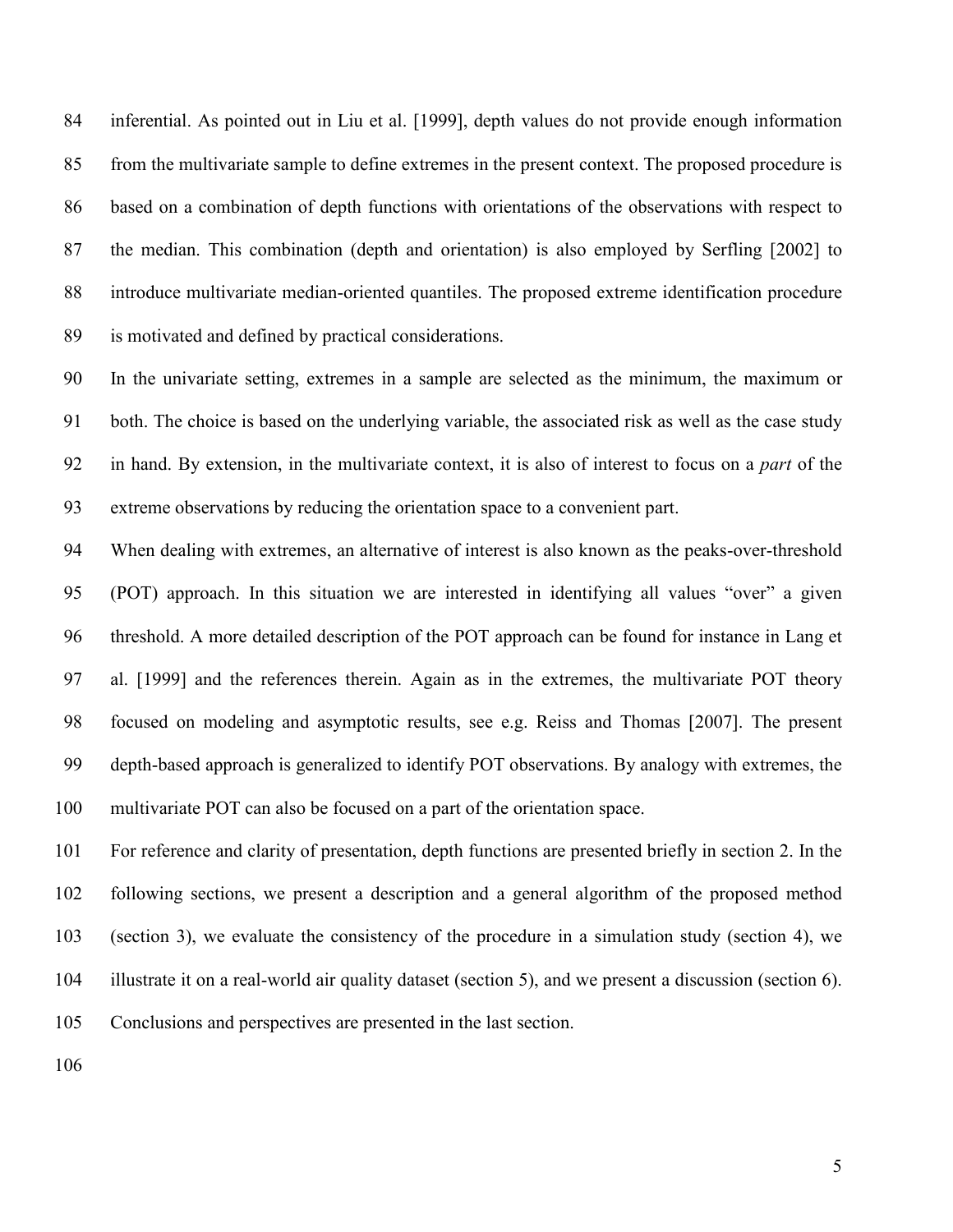# 107 **2. Background: Depth functions**

108 In the univariate setting, one of the most important notions related to extremes is the *ordering* of 109 observations. In the multivariate setting several extensions of the order are developed and 110 employed. Depth functions are introduced by Tukey [1975] to provide an outward ordering in a 111 multivariate sample. A detailed description of the theoretical background of depth functions can 112 be found in Zuo and Serfling [2000]. Depth functions are developed for several multivariate 113 statistical applications, e.g. in Mizera and Müller, [2004] and Ghosh and Chaudhuri [2005] and 114 are applied in several areas such as economic and social sciences by Caplin and Nalebuff 115 [1991a; b], industrial quality control by Liu and Singh [1993] and in water sciences by Chebana 116 and Ouarda [2008].

117 A statistical depth function  $D(.; F)$ , or simply  $D(.)$ , for a given cumulative distribution function

118 *F* on  $R^d$  ( $d \ge 1$ ) is bounded and nonnegative which provides a *F*-based center-outward ordering

119 of points *x* in  $R^d$  that satisfies the following properties:

120 i. *Affine invariance*

- 121 ii. *Maximality at center*
- 122 iii. *Monotonicity relative to the deepest point*
- 123 iv. *Vanishing at infinity*

124 For a formal definition of depth functions, the reader is referred to Zuo and Serfling [2000]. In 125 the literature several kinds of depth functions are introduced and studied. Here we present a non 126 exhaustive list of some of the key ones:

127 1. The *Mahalanobis depth* is given by:

128 
$$
MD(x;F) = \frac{1}{1 + d_A^2(x,\mu)}
$$
 (1)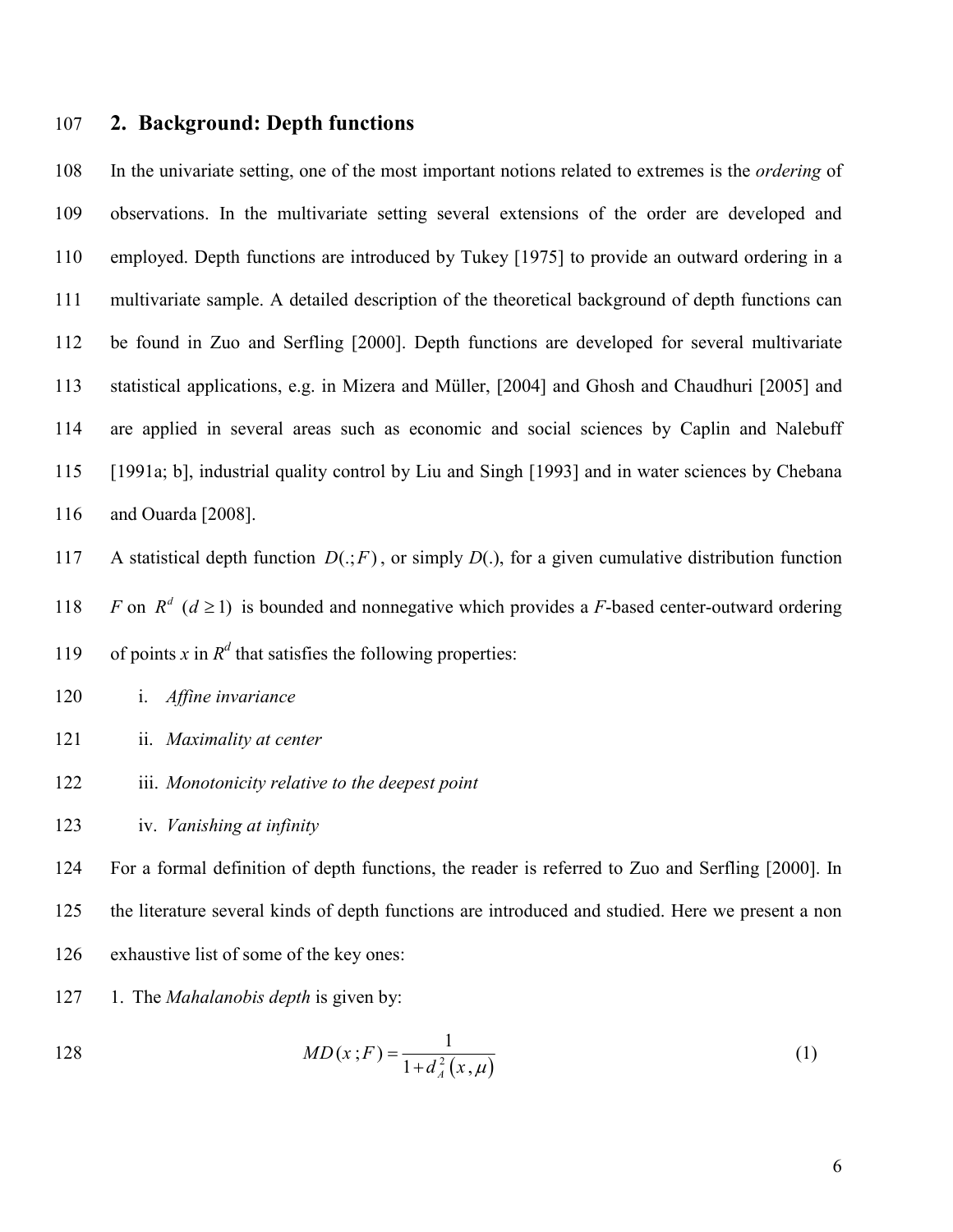129 where  $d_A^2(x, y) = (x - y)' A^{-1}(x - y)$  is the Mahalanobis distance between two points 130  $x, y \in R^d$  with respect to a positive definite matrix *A*, *F* is a given distribution and  $\mu$  and A are 131 any corresponding location and covariance measures, respectively.

132 2. The *Simplicial depth* whose expression is given by:

133 
$$
SD(x;P) = P\{x \in S[X_1,...,X_{d+1}]\}
$$
 (2)

134 where  $S[X_1, ..., X_{d+1}]$  is the random *d*-dimensional simplex with vertices  $X_1, ..., X_{d+1}$  which is a 135 random sample from the distribution *P*.

136 3. The *Simplicial volume depth* is given through the expression :

137 
$$
SVD^{\alpha}(x;F) = \left(1 + E\left[\left(\frac{\Delta\left(S\left[x,X_1,...,X_d\right]\right)}{\sqrt{\det(\Sigma)}}\right)^{\alpha}\right]\right)^{-1} \text{ for } x \in R^d \quad (3)
$$

138 where  $\Delta(S[x, X_1, ..., X_d])$  denotes the volume of the *d*-dimensional simplex  $S[x, X_1, ..., X_d]$ ,  $\Sigma$ 139 is the covariance matrix of *F* and  $\alpha > 0$ .

- 140 4. The *Halfspace depth* is defined for  $x \in R^d$  with respect to a probability *P* on  $R^d$  as:
- 

141 
$$
HD(x;P) = \inf \{P(H) : H \text{ a closed halfspace that contains } x\}
$$
 (4)

142 A corresponding sample version of a statistical depth function *D*(*x*; *F*) may be defined by 143 replacing *F* with a suitable empirical function  $\hat{F}_n$  and denoted by  $D_n(x) = D(x; \hat{F}_n)$ . The 144 asymptotic properties of  $D_n(x)$  are studied in several papers including Liu [1990], Massé [2002; 145 2004] and Lin and Chen [2006]. The evaluation of some depth functions is complex and requires 146 approximations and specific algorithms. For instance, Miller et al. [2003] developed an algorithm 147 for the computation of the halfspace depth. Recently, Massé and Plante [2009] provided a 148 package in the R software to evaluate several depth functions.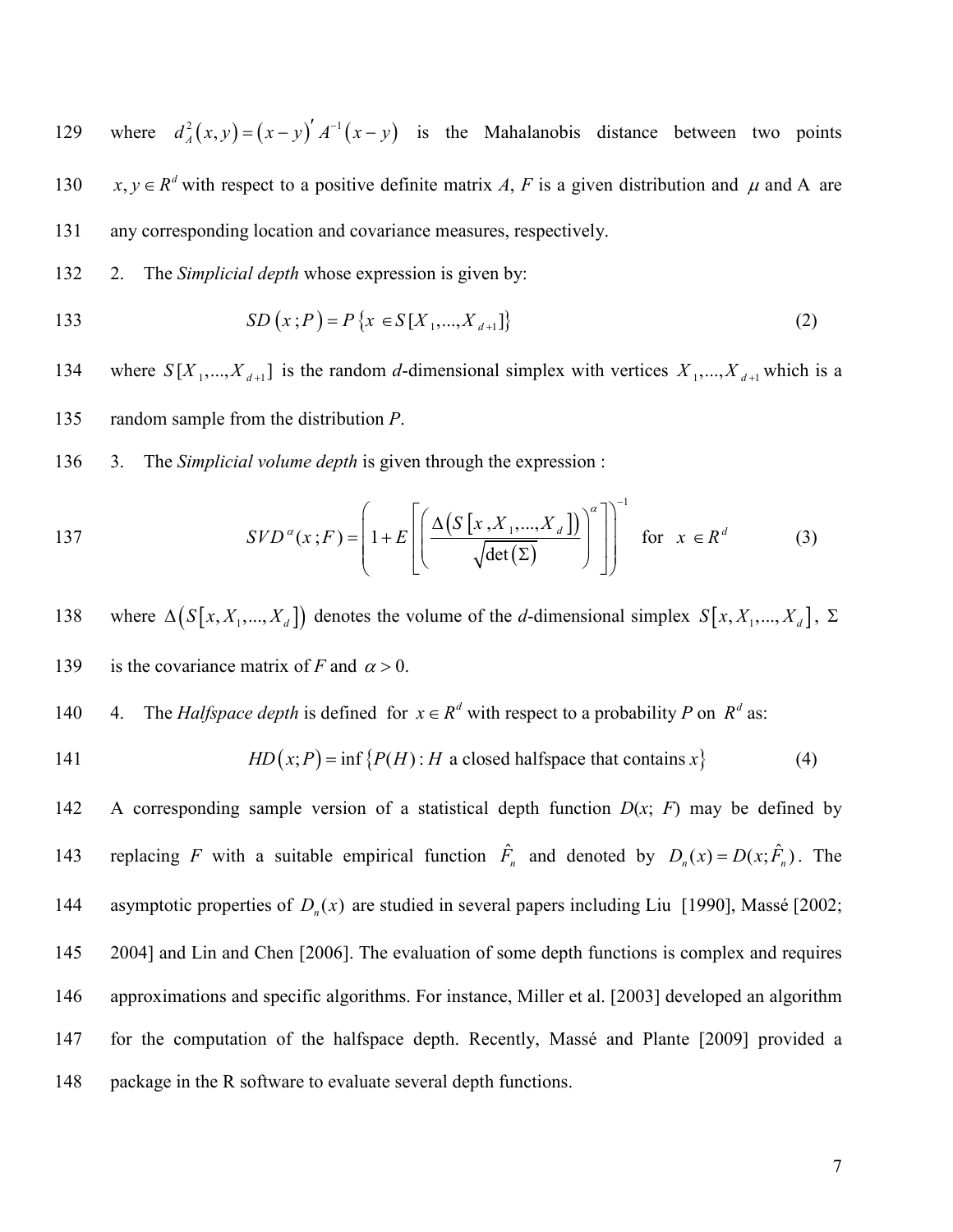# 149 **3. Methodology**

150 In this section we present a description of the proposed procedure followed by a general 151 algorithm for practical implementation. Probabilistic formulations of the approach as well as a 152 diagnostic of its use are presented. The main notations used throughout the paper are summarized 153 in the notation list and are illustrated in the case study section.

### 154 **3.1. Description of the methodology**

155 Let  $X_1, ..., X_n$  be a  $R^d$  vector sample of size *n*, denoted  $\Lambda_{n,d}$ , where  $X_i = (X_{i1},...,X_{id})$  and *d* is 156 a positive integer ( $d \ge 1$ ). Let  $M_n$  represent the multivariate median of the sample. It corresponds, 157 in the present study, to the maximum depth value in the sample. It is natural to assume that the 158 median is the "center" of the sample and an extreme is so with respect to the median. Hence, the 159 median is considered as the origin of the multivariate space and then data are median-centered by 160 translation. The orientation set of the observations is the unit hyper-sphere centered at the median 161 *M<sub>n</sub>* and denoted  $\Omega^{d-1}(M_n)$ . The space  $\Omega^{d-1}(M_n)$  will be denoted  $\Omega^{d-1}$  after translation of the data to be centered at  $M_n$ . In the bivariate case ( $d = 2$ ), the unit sphere  $\Omega^{d-1}$  reduces to the interval 163 [-1, 1], and it becomes  $\{-1, +1\}$  in the univariate case.

For each observation *i* from the sample, we assign a depth value  $D_i = D(X_i)$  and an orientation  $u_i$  $165 = u(X_i)$  from  $\Omega^{d-1}$ . Note that in the bivariate case, the presentation is analogous to the polar 166 coordinates but with depths instead of Euclidian distances. In higher dimensions, the expressions 167 of an orientation *u* with respect to the Cartesian coordinates *x* are more complex and can be found, for instance, in Stanley [1990]. For a fixed orientation  $u_0 \in \Omega^{d-1}$ 168 found, for instance, in Stanley [1990]. For a fixed orientation  $u_0 \in \Omega^{d-1}$ , we identify an extreme 169 as the observation corresponding to the smallest depth value in that orientation.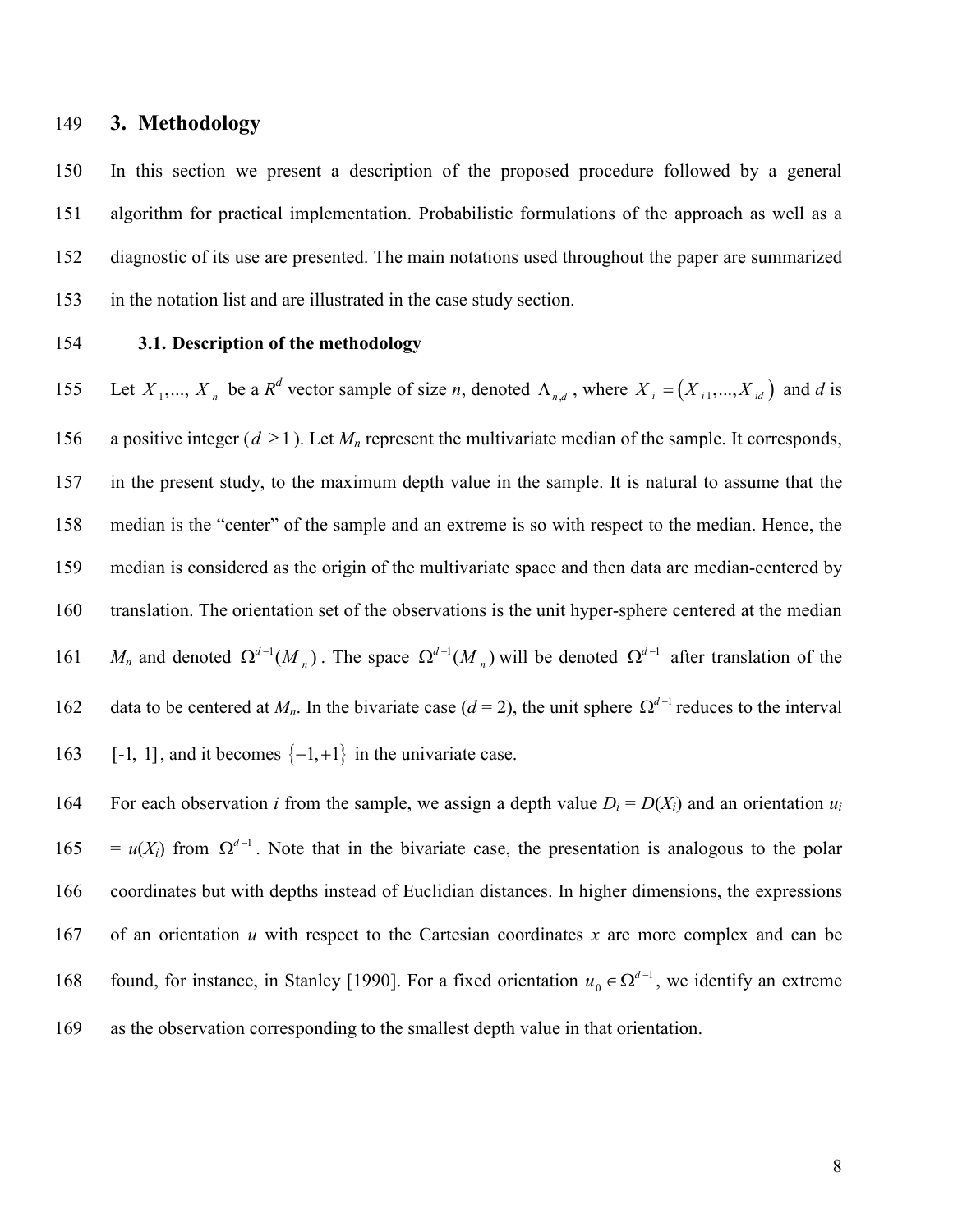170 Since the orientation space  $\Omega^{d-1}$  is continuous, it is convenient to proceed to its discretization. To this end, let  $\lambda$  ∈ (0,1] be a coefficient that defines a "partition" of  $\Omega^{d-1}$ . The obtained partition of 172  $\Omega^{d-1}$  is composed by the subsets  $\Pi_{k,\lambda}$ ,  $k = 1,...,n_e$  where  $n_e$  is related to  $\lambda$  as shown bellow. 173 The coefficient  $\lambda$  represents the volume of each portion  $\Pi_{k,\lambda}$ . For each portion  $\Pi_{k,\lambda}$ , we select 174 the observation corresponding to the smallest depth value in this portion as the extreme one. On 175 the other hand, the coefficient  $\lambda$  indicates the size of the sub-sample composed by extreme observations, say,  $n_e = |1/\lambda^{d-1}|$ 176 observations, say,  $n_e = \lfloor 1/\lambda^{d-1} \rfloor$  where  $\lfloor . \rfloor$  represents the integer part of a real number. The 177 condition  $1 \le n_e \le n$  leads to the constraint on  $\lambda$ :  $1/n \le \lambda^{d-1} \le 1$ . We define the set of the identified extreme observations  $\Sigma_n(\lambda, D)$  as:

179 
$$
\Sigma_n(\lambda, D) = \left\{ x_k \in \Lambda_{n,d} : D(x_k) \text{ is the smallest in } \Pi_{k,\lambda}, k = 1, ..., n_e \right\}
$$
 (5)

180 As special cases for  $\lambda$ , we identify one observation ( $n_e = 1$ ) as extreme over the whole sample 181 for  $\lambda = 1$ . When  $\lambda$  is close to zero (which requires *n* to be large), the number of extreme 182 observations is high. In the case where  $\lambda^{d-1} = 1/n$ , all the observations are identified as extremes, 183 unless located on the same orientation.

184 The selection of the coefficient  $\lambda$  is important to define the extremes. In general, its selection 185 depends on the context of the case study. At this stage, an acceptable general option could be 186 related to the number of blocks  $(n_b)$  in the traditional block-maxima approach. Indeed,  $\lambda$  can be 187 selected such that  $n_e$  is the same (or approximately) as  $n_b$ , that is  $\lambda^{d-1} = 1/n_b$ . For instance, 188 blocks are generally related to the length of the temporal series, such as daily, weekly, monthly, 189 seasonally or annually. This characteristic depends on the application field such as air quality 190 modeling, hydrology or climatology. The coefficient  $\lambda$  should be small enough to lead to a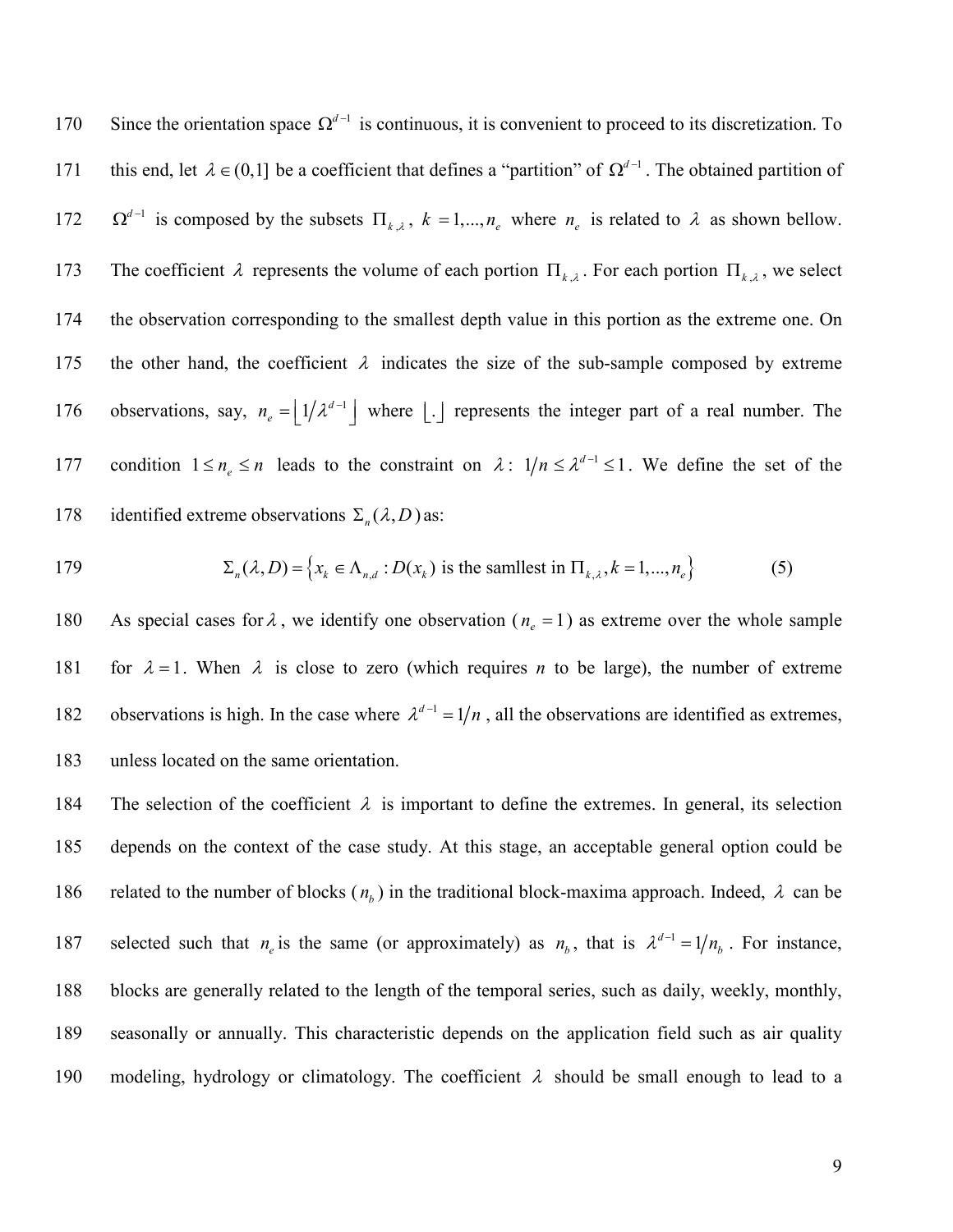191 reasonable number of extremes with which one can perform a statistical analysis and at the same 192 time  $\lambda$  should be large enough to avoid obtaining a large number of extremes which would 193 contradict the rarity principle of extremes. However, an optimal and automatic selection 194 procedure of  $\lambda$  would be useful and should be developed in a future work.

By relating the extreme observations in  $\Sigma_n(\lambda, D)$  we obtain the hyper-surface  $\mathbb{C}_n(\lambda, D)$  which 196 may be convex or not. The coefficient  $\lambda$  controls, in an inversely proportional way, the regularity (or smoothness) of  $\mathbb{C}_n(\lambda, D)$ . In terms of risk, a small value of  $\lambda$  indicates that the 198 decision is hard and it should be taken with care whereas a large value of  $\lambda$  is associated to safer 199 situations. Indeed, a small value of  $\lambda$  leads to several extreme combinations that should be 200 considered to prevent the associated risk whereas large values of  $\lambda$  are representative for 201 situations that require less attention. The coefficient  $\lambda$  can be interpreted as a confidence degree 202 against the corresponding risk. Risk is often defined as the probability of occurrence of an 203 extreme event (see Niwa [1989] and Ouarda and Labadie [2001]). Hence, a small value of  $\lambda$ 204 indicates that a large number of extreme events have occurred and therefore the probability of 205 occurrence of similar events is high. It is important to mention that, in contrast to the univariate 206 case where we have one extreme observation (minimum or maximum), the existence of several 207 extreme observations in the multivariate context is natural. It can be justified by the fact that 208 several combinations of variable values lead to the same risk.

209 In the univariate case, extreme value refers to the maximum *or* the minimum of a sample. 210 According to the problem to be treated, the focus is made on the minimum *or* the maximum *or*  211 both. The above extreme identification procedure allows to generalize this aspect to the 212 multivariate setting. Indeed, we consider the identification of extremes on a *part T* of  $\Omega^{d-1}$  of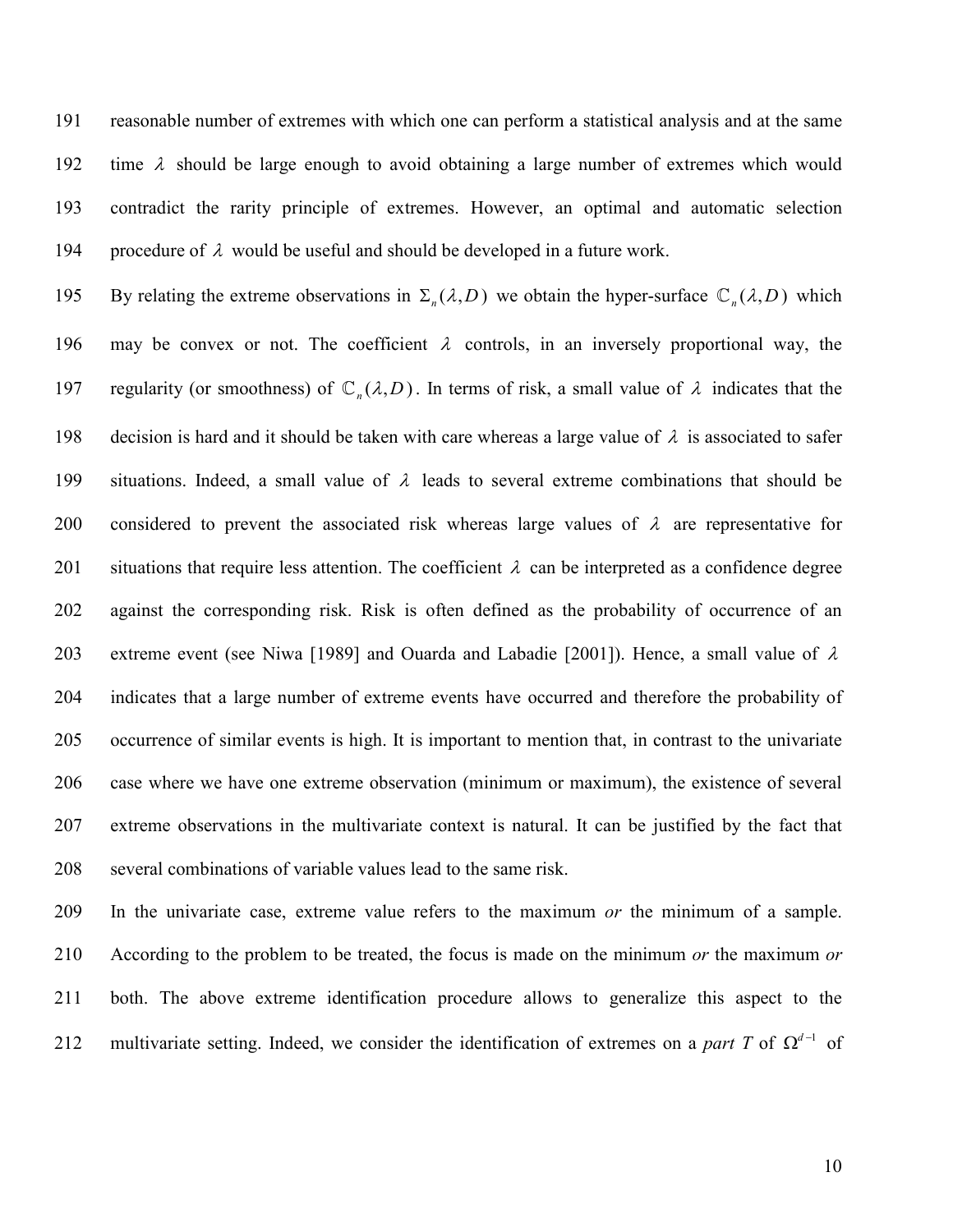213 orientations. Hence, the subdivision in portion of volume  $\lambda$  can be limited only to the part *T* 214 instead of the whole set  $\Omega^{d-1}$ . The corresponding set of extreme observations is given by:

215 
$$
\Sigma_n(\lambda, T, D) = \Sigma_n(\lambda, D) \cap T
$$
 (6)

216 For instance, for  $d = 2$  where  $\Omega^1 = [-1,1]$ , if the focus is on simultaneous non-exceedence events 217  $(X \le x, Y \le y)$ , it is convenient to choose  $T = [0, 0.5]$  which corresponds to the first quadrant. 218 In the univariate case where  $\Omega^0 = \{-1,1\}$ , the maximum is associated to  $T = \{1\}$  whereas the 219 minimum is associated to  $T = \{-1\}$ . Note that the volume of the range *T* should be larger than  $\lambda$ . 220 In the equality case  $\lambda$  = volume (*T*), we have  $e_n = \sum_n (volume(T), T, D)$ . By analogy with  $\sum_{n} (\lambda, T, D)$ , the hyper-surface  $\mathbb{C}_n(\lambda, D)$  can be restricted to a given part *T* as:

$$
\mathbb{C}_n(\lambda, T, D) = \mathbb{C}_n(\lambda, D) \cap T \tag{7}
$$

223 The present approach can be generalized for the identification of POTs for a given multivariate 224 sample. In the univariate POT, one of the criteria used to define the threshold is based on a given percentile of the sample. Hence, in the multivariate framework we select in each  $\lambda$ -portion  $\Pi_{k,\lambda}$ 225 226 the observations for which the depth deviations from that of the median do not exceed a given 227 proportion  $s$  ( $0 \le s \le 1$ ) of the deviation of the minimum depth in  $\Pi_{k,\lambda}$ . That is the depth value is

228 smaller than  $D_{s,k} = D_{\text{max}} - (D_{\text{max}} - D_{\text{min},k})s$  and, therefore, the set of POTs is given by:

229 
$$
\Sigma_n(\lambda, s, D) = \left\{ x_j \in \Lambda_{n,d} \cap \Pi_{k,\lambda} : D(x_j) < D_{s,k}, \Pi_{k,\lambda} \subset \Omega^{d-1} \right\} \tag{8}
$$

230 where  $D_{\text{max}}$  is the depth value of the median and  $D_{\text{min},k}$  is the smallest depth value over  $\Pi_{k,\lambda}$ . 231 Note that for a fixed value of the threshold *s*, the value  $D_{s,k}$  is not necessarily the same for all 232  $\Pi_{k,\lambda}$  since  $D_{\min,k}$  depends on *k*. Clearly, the special case  $s = 0$  leads to the selection of all data as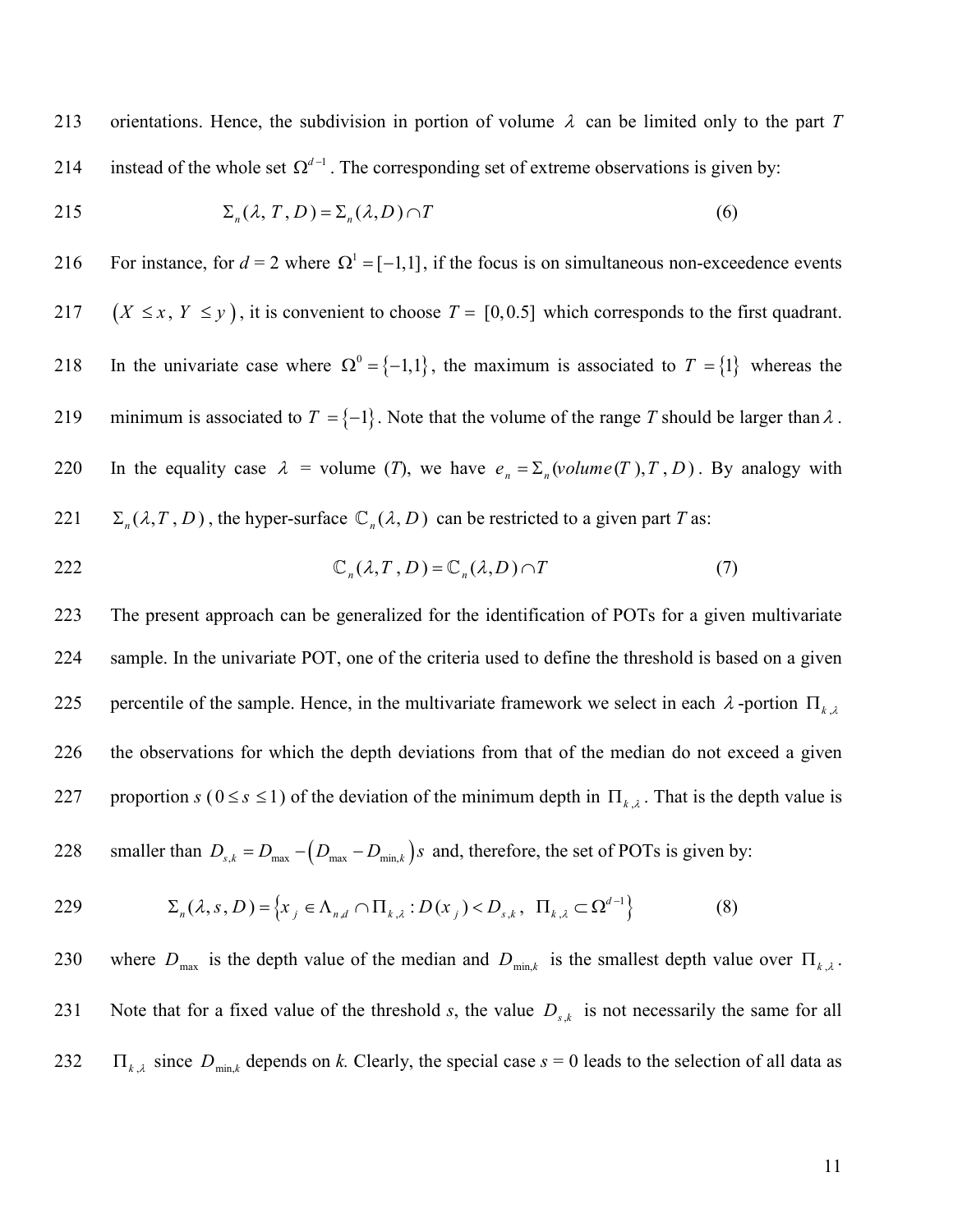233 POTs whereas *s* = 1 identifies the extreme observations. As it is the case for extremes, the POT 234 may also be of interest in a part  $T \subset \Omega^{d-1}$ . The corresponding set is:

$$
\Sigma_n(\lambda, s, T, D) = \Sigma_n(\lambda, s, D) \cap T \tag{9}
$$

236 The hyper-surfaces  $\mathbb{C}_n(\lambda, s, D)$  and  $\mathbb{C}_n(\lambda, s, T, D)$  can be defined, for instance, by connecting 237 the observations with the largest depth value and smaller than  $D_{s,k}$  in each portion  $\Pi_{k,\lambda}$ . Other 238 options are presented in Sections 5 and 6.

239 In the depth-based approach, the case with  $\lambda = 1$  corresponds to the usual POT approach in the 240 whole data set. However, smaller values of  $\lambda$  are useful to adapt the approach in the presence of 241 trend or seasonality in the data.

242 Now that the descriptive presentation of the depth-based identification approach is complete, we 243 provide a brief probabilistic formulation of the approach. Assume that the original random 244 vectors  $X_1, X_2, ...$  have a multivariate distribution *F* on  $\mathbb{R}^d$ , then the random vector of the depth-245 based extreme values is given by:

$$
B_{k,\lambda} = \underset{X_i \in \Lambda_{n,d} \text{ with } u(X_i) \in \Pi_{k,\lambda}}{\arg \min} D(X_i)
$$
(10)

247 The exact or asymptotic distribution of the random vector  $B_{k,\lambda}$  is related to *F* as well as to the 248 distribution of  $D(X)$ . Basically, the problem can be seen as a minimization of a special 249 transformation  $D(.)$  of the original random vectors X. In addition, in the present context, the study 250 of  $B_{k,\lambda}$  can be conducted by considering previous work such as Massé [2004; 2009], Arcones et 251 al. [2006] and Zu and He  $[2006]$  where asymptotic results are obtained for  $D(X)$ . Further 252 developments in this direction are outside the scope of the present study and are the subject of 253 future work.

254 In a similar way the extremes on a range *T* can be defined as: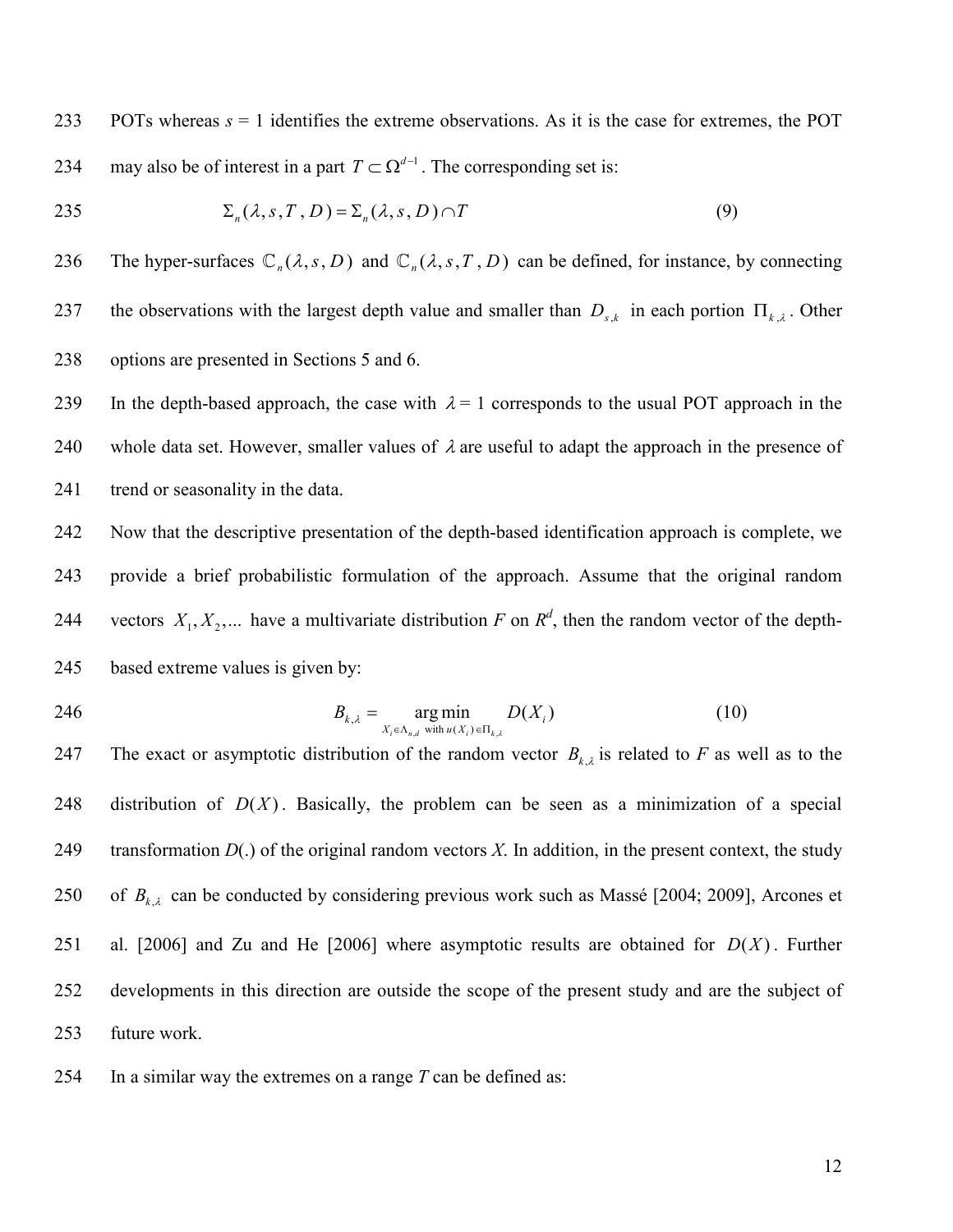$$
B_{k,\lambda,T} = \underset{X_i \in \Lambda_{n,d} \text{ with } u(X_i) \in \Pi_{k,\lambda} \cap T}{\arg \min} D(X_i)
$$
(11)

256 The corresponding POTs on  $\Omega^{d-1}$  and on a range *T* are defined respectively as follows:

257 
$$
K_{k,\lambda,s} = X_i * I\{D(X_i) \le D_{s,k}, u(X_i) \in \Pi_{k,\lambda}\}
$$
 (12)

258 
$$
K_{k,\lambda,s,T} = X_i * I\left\{D(X_i) \le D_{s,k}, u(X_i) \in \Pi_{k,\lambda} \cap T\right\}
$$
 (13)

259 where  $I\{A\}$  stands for the indicator function of a set *A*, that is  $I\{A\} = 1$  if *A* holds and 0 if not.

260 As indicated in the introduction, the block-maxima approach imposes a uniform repartition of the 261 extremes over time (one extreme per time block). The proposed depth-based approach avoids this 262 constraint since it is based on the magnitudes of the values and not on their time of occurrence. In 263 situations where it is necessary to define time blocks, an intermediate option could be to combine 264 both approaches by employing the depth-based approach in each large time block. A large time 265 block is composed of a number of the usual blocks. For instance, large and usual blocks could be 266 respectively season and month or year and season. An illustration is given in the case study where 267 each season has four months and hence  $\lambda = \frac{1}{4} = 0.25$  for each season.

268 Before presenting the procedure steps, we state a number of simple properties of the above 269 concepts. For a given sample, using the same depth function *D*, we have:

270 If 
$$
\lambda_1 < \lambda_2
$$
 and  $\lambda_2/\lambda_1$  is an integer, then  $\Sigma_n(\lambda_2, D) \subset \Sigma_n(\lambda_1, D)$  (14)

The condition  $\lambda_2/\lambda_1$  is an integer insures that for each *k*, there exists *k*' such that  $\Pi_{k,\lambda_2} \subset \Pi_{k',\lambda_1}$ .

272 A counter example is given in the case study section when  $\lambda_2/\lambda_1$  is not an integer.

273 For a given sample, on the same part *T*, using the same depth function *D*, we have:

274 If 
$$
s_1 < s_2
$$
, then  $\Sigma_n(\lambda, s_2, T, D) \subset \Sigma_n(\lambda, s_1, T, D)$  for a fixed  $\lambda$  (15)

275 For 
$$
s < 1
$$
, we have  $\Sigma_n(\lambda, s, T, D) \subset \Sigma_n(\lambda, T, D)$  (16)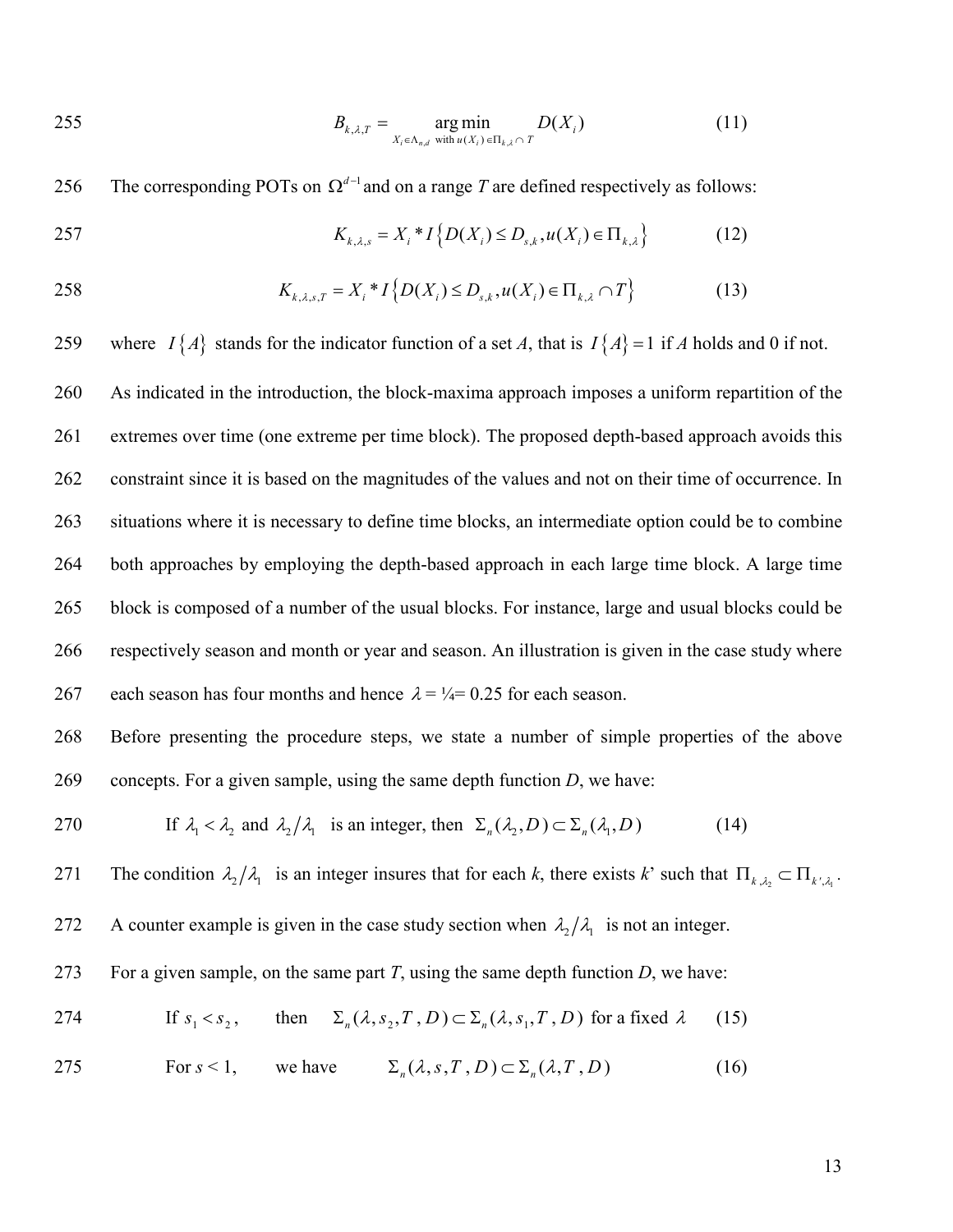#### 276 **3.2. Procedure steps**

277 In the following we present the proposed procedure to identify extremes and POTs for a given 278 multivariate sample. Identification of multivariate extremes requires a depth function *D*, a 279 coefficient λ and, if necessary, a range  $T \subset \Omega^{d-1}$ . A threshold *s* in (0, 1] is also to be specified 280 for POTs. On the basis of the description and notations introduced in Section 3.1, the POTs and 281 the extremes are identified through the following steps:

- 282 1. Find the median  $M_n$  of the multivariate sample. In the present study, it corresponds to the 283 largest depth value  $D_{\text{max}}$ ;
- 284 2. Standardize data, especially when variables are not of the same nature;
- 285 3. Evaluate, in the range  $T \subseteq \Omega^{d-1}$ , the depth  $D_i$  of the observation *i* using the selected depth 286 function *D*,  $i = 1,...,n$ ;
- 287 4. Evaluate, in the range  $T \subseteq \Omega^{d-1}$ , the orientation  $u_i$  of the observation  $i, i = 1,...,n$ ;

288 5. Select, in the range  $T \subseteq \Omega^{d-1}$ , the observations for which the depth values are smaller than a 289 threshold *s* of  $D_{\min,k}$  in each  $\lambda$ -portion  $\Pi_{k,\lambda}$ , i.e., with depth smaller than  $290$   $D_{s,k} = (1-s)D_{\text{max}} + sD_{\text{min }k}$ .

291 The above procedure is general and covers all possible scenarios depending on the special cases 292 of *T* and *s*. Indeed, the range *T* is taken to be  $T \subseteq \Omega^{d-1}$  and the threshold *s* is inclusively between 293 0 and 1. The case where *T* represents the whole space  $\Omega^{d-1}$  is hence a special case. When  $s = 1$ , 294 the identified observations are extremes whereas when *s* < 1, the identified observations are 295 POTs. The observations corresponding to the depth values obtained in step 5 constitute, depending on *s* and *T*, one of the sets  $\Sigma_n(\lambda, D)$ ,  $\Sigma_n(\lambda, T, D)$ ,  $\Sigma_n(\lambda, s, D)$  or  $\Sigma_n(\lambda, s, T, D)$ .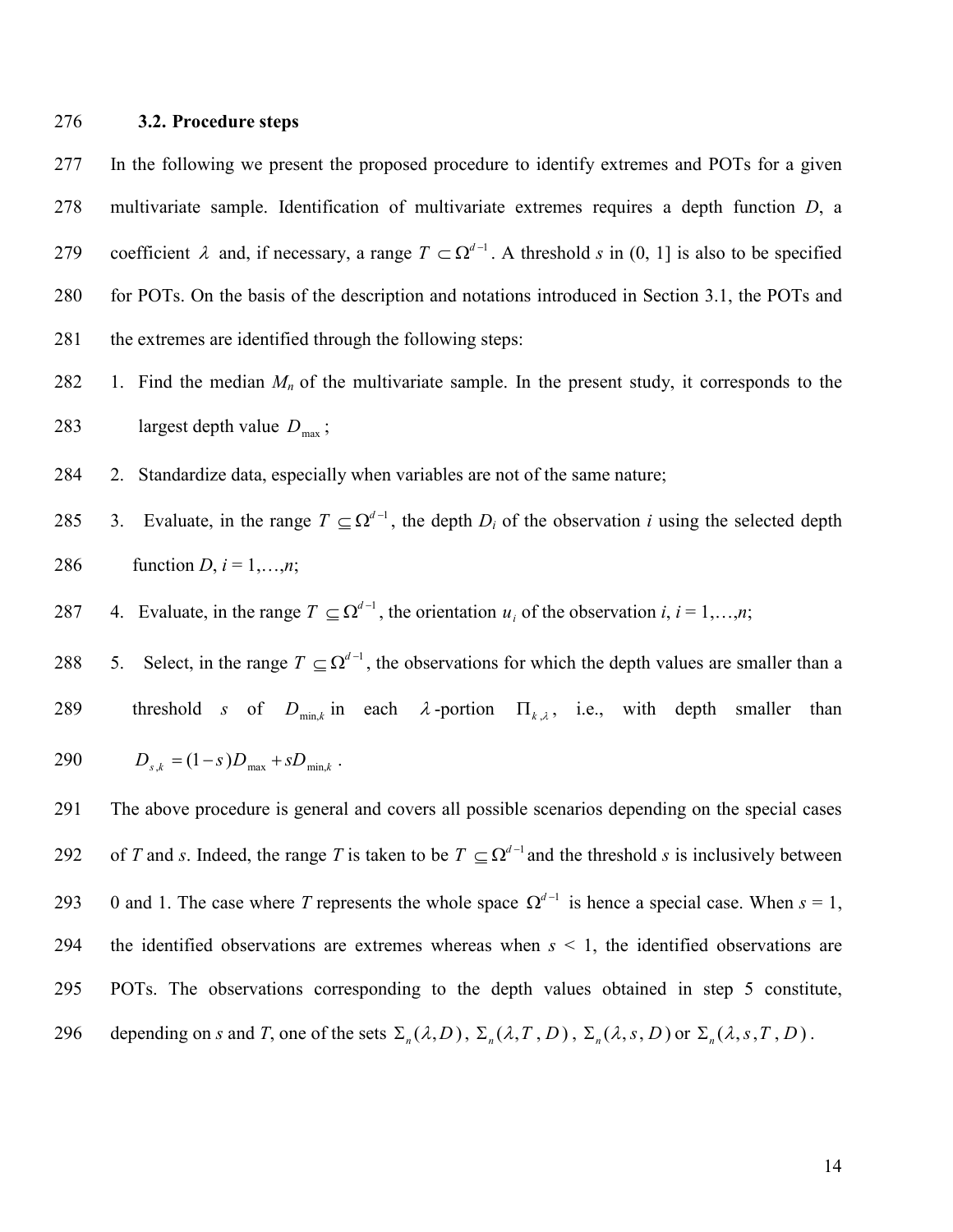297 In step 1, various options are available in the literature to obtain the multivariate median, see e.g., 298 Small [1990]; Liu et al. [1999] and Zuo and Serfling [2000]. The selection of a depth function, 299 among the various options presented in the literature, depends on its convenience for the specific 300 data in hand as well as the simplicity of its evaluation algorithm. Note that a depth function is 301 more general than a simple transformed distance and it combines both geometry and statistics.

302 Generally depth functions are affine invariant, i.e., depth values remain the same after 303 standardization of data. Therefore, step 2 is not required when the depth function is affine 304 invariant. Note that some depth functions, such as the simplicial volume depth, meet this property 305 only under some assumptions on the parent distribution. The reader is referred to Zuo and 306 Serfling [2000] for more details.

307 The choice of a depth function may affect the identification of the extremes. As a first criterion to 308 select a depth function, we propose to consider depth functions which are evaluated with respect 309 to a given centre of the data (such as the median). This is the case for the Mahalanobis and the 310 projection depth functions. Note that, in general, depth functions cannot be directly and 311 analytically evaluated. To this end, numerical algorithms are required and a package in the R 312 software is provided by Massé and Plante [2009] for several depth functions.

313 Since the distribution of the identified extremes is not developed in the present study, the 314 following diagnostic strategy is proposed. First, if the data are highly correlated, the component-315 wise approach can be adopted to identify extremes and the corresponding models can be selected 316 for further studies by considering the existing literature. This can be checked, for instance, from a 317 scatter plot per block and an evaluation of different dependence association parameters such as 318 the correlation coefficient, Spearman's rho or Kendall's tau (Joe [1997]). The scatter plot should 319 have an elliptical shape in the first diagonal line and the values of the dependence parameters 320 should be high to insure that the identified component-wise extremes are part or closely part of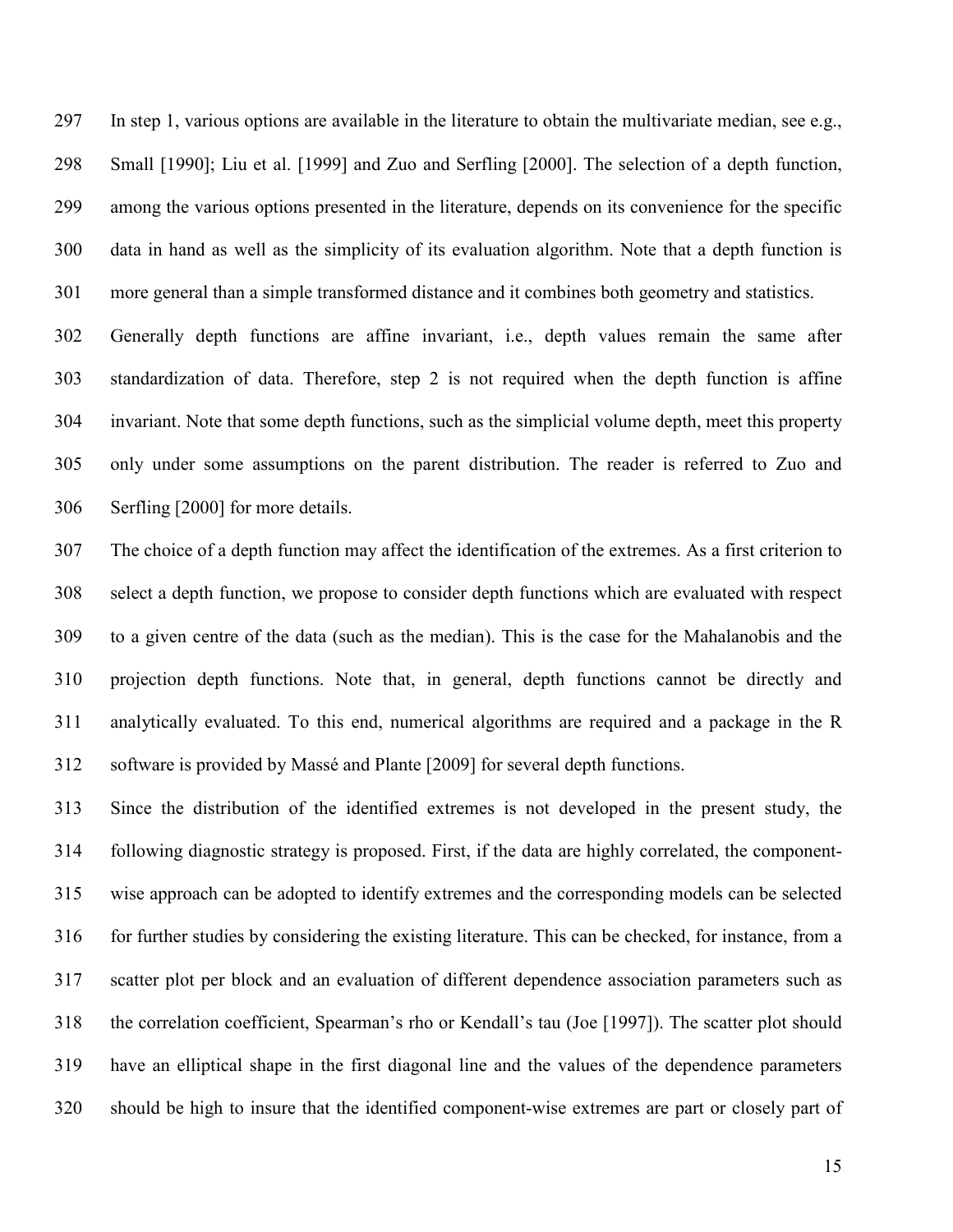321 the data (a component-wise extreme is not necessarily an observation). Second, if the above 322 situation does not occur, which can be the case for several multivariate data sets, we propose to 323 consider the depth-based extreme identification. Even though this is an exploratory study and 324 inferential concerns are a subject of future efforts, one can consider the identified sub-sample of 325 extremes to select the appropriate distribution among those existing in the literature. This can be 326 done on the basis of goodness-of-fit tests in the multivariate context. For instance, the univariate 327 GEV and GPD distributions can be employed as marginal distributions and combined to a copula 328 to obtain the whole multivariate distribution according to Sklar's theorem (Sklar [1959]). Among 329 the available and convenient copulas, one can consider the extreme value copula or the 330 Archimedean copula families.

331 Finally, even though the identified depth-based extremes are extreme observations by definition, 332 it is advised to check them on the basis of the different types of plots such as scatter plots with 333 the partitions  $\Pi_{k,\lambda}$ , depth-orientation plots and multiple chronological plots.

334 **4. Procedure evaluation** 

335 In the present section, we evaluate the performance of the proposed procedure on the basis of 336 simulations. To generate samples, we consider a bivariate distribution commonly used in EVT. 337 The margins of this distribution are the Gumbel distribution given by:

338 
$$
F_X(x) = \exp\left\{-\exp\left(-\frac{x-\beta_X}{\alpha_X}\right)\right\}, x \text{ real}, \alpha_X > 0 \text{ and } \beta_X \text{ real}
$$
 (17)

339 and the dependence structure is the Gumbel logistic copula expressed as:

340 
$$
C_{\gamma}(u,v) = \exp\left\{-\left[(-\log u)^{\gamma} + (-\log v)^{\gamma}\right]^{1/\gamma}\right\}, \gamma \ge 1 \text{ and } 0 \le u, v \le 1
$$
 (18)

341 The Gumbel logistic copula  $C_{\gamma}$  is at the same time an Archimedean copula and an extreme value copula. The considered parameters of the marginal distributions are  $\alpha_X = 300.22$ ,  $\beta_X = 1239.80$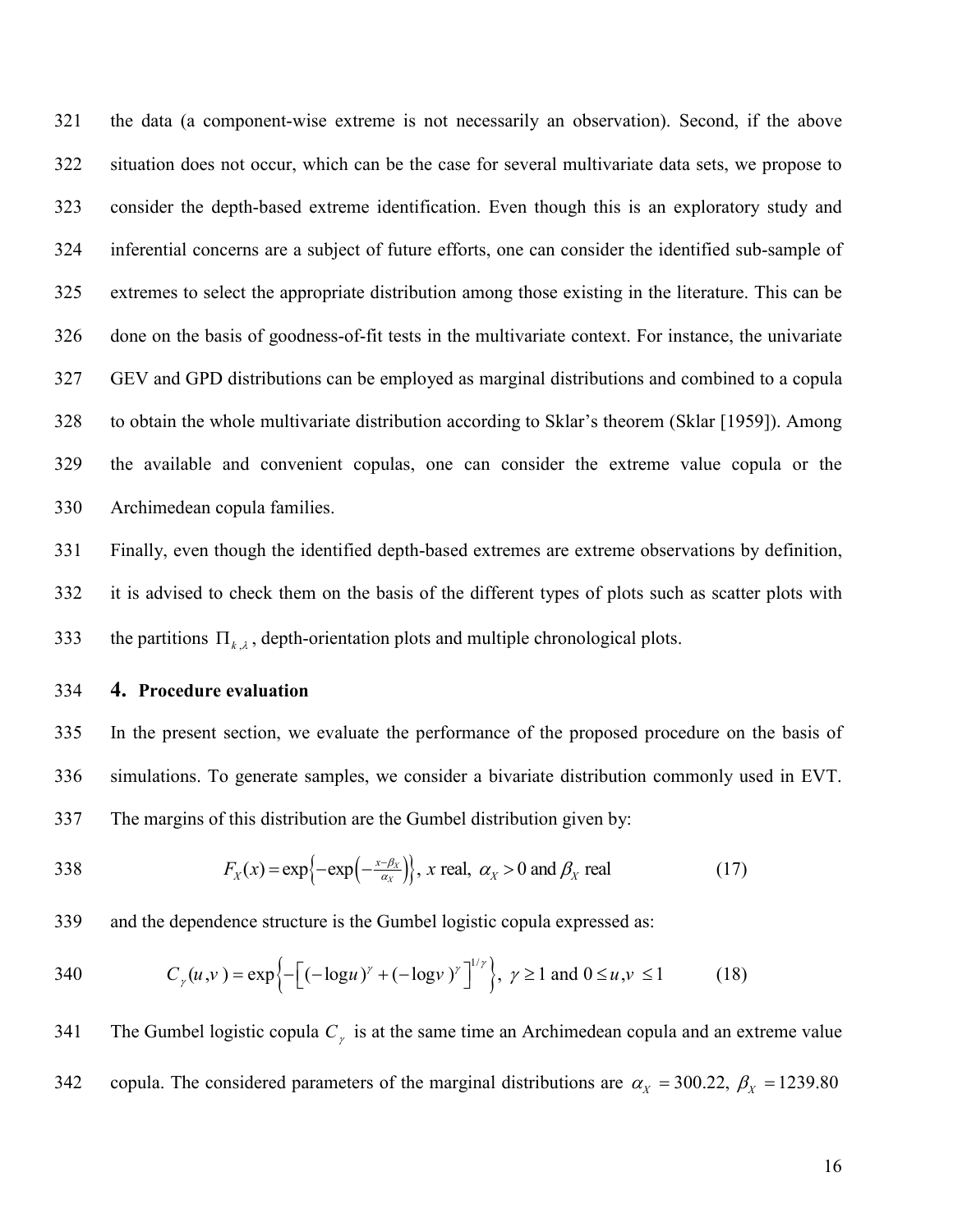and  $\alpha_y = 15.85$ ,  $\beta_y = 51.85$ . The parameter of the Gumbel logistic copula is considered to take 344 each one of the values  $\gamma = 1, 1.414, 3.162$  which correspond respectively to the correlation 345 coefficient values  $\rho = 0, 0.5, 0.9$ . The parameters of the margins, with  $\gamma = 1.414$ , represent a 346 real-world flood data set studied in Yue et al. [1999] corresponding to the Ashuapmushuan river 347 basin in the province of Quebec, Canada. The sample generation is based on the algorithm 348 developed by Ghoudi et al. [1998]. The number of the generated samples is taken to be *M* = 2000 349 samples (higher values lead to similar results).

350 For the evaluation of the procedure, we select values of  $\lambda = 0.05$  and 0.10 and a value of  $s = 0.90$ 351 for the POTs. The procedure is judged consistent if for different samples of the same nature, all 352 identified extremes are similar. Hence, we evaluate the consistency on the basis of the volume of 353 the polygon composed by the identified extremes. For the  $k^{\text{th}}$  generated sample, let  $V_e(k)$  be the 354 volume of the polygon  $\Pi_n^{(k)}(\lambda, D)$  composed by the set of the identified extreme observations 355  $\Sigma_n^{(k)}(\lambda, D)$ .

356 In a similar manner, the consistency of the POTs identification is evaluated by the volume of the 357 area between the polygons composed by the extremes and the deepest POTs in each portion. Let 358  $\tilde{\Sigma}_n^{(k)}(\lambda, s, D)$  be the subset of the identified POTs corresponding to the observations with the largest depth value among the POTs in each portion. Similarly, define  $\tilde{\Pi}_n^{(k)}(\lambda, s, D)$  as the 360 polygon composed by  $\tilde{\Sigma}_n^{(k)}(\lambda, s, D)$  and let  $V_{POT}(k)$  be the difference between the volumes of  $\Pi_n^{(k)}(\lambda, D)$  and  $\tilde{\Pi}_n^{(k)}(\lambda, s, D)$ . Then, the evaluation is based on the mean and the standard-362 deviation over the *M* generated samples of  $V_e(.)$  for the extremes and of  $V_{POT}(.)$  for the POTs 363 given respectively by :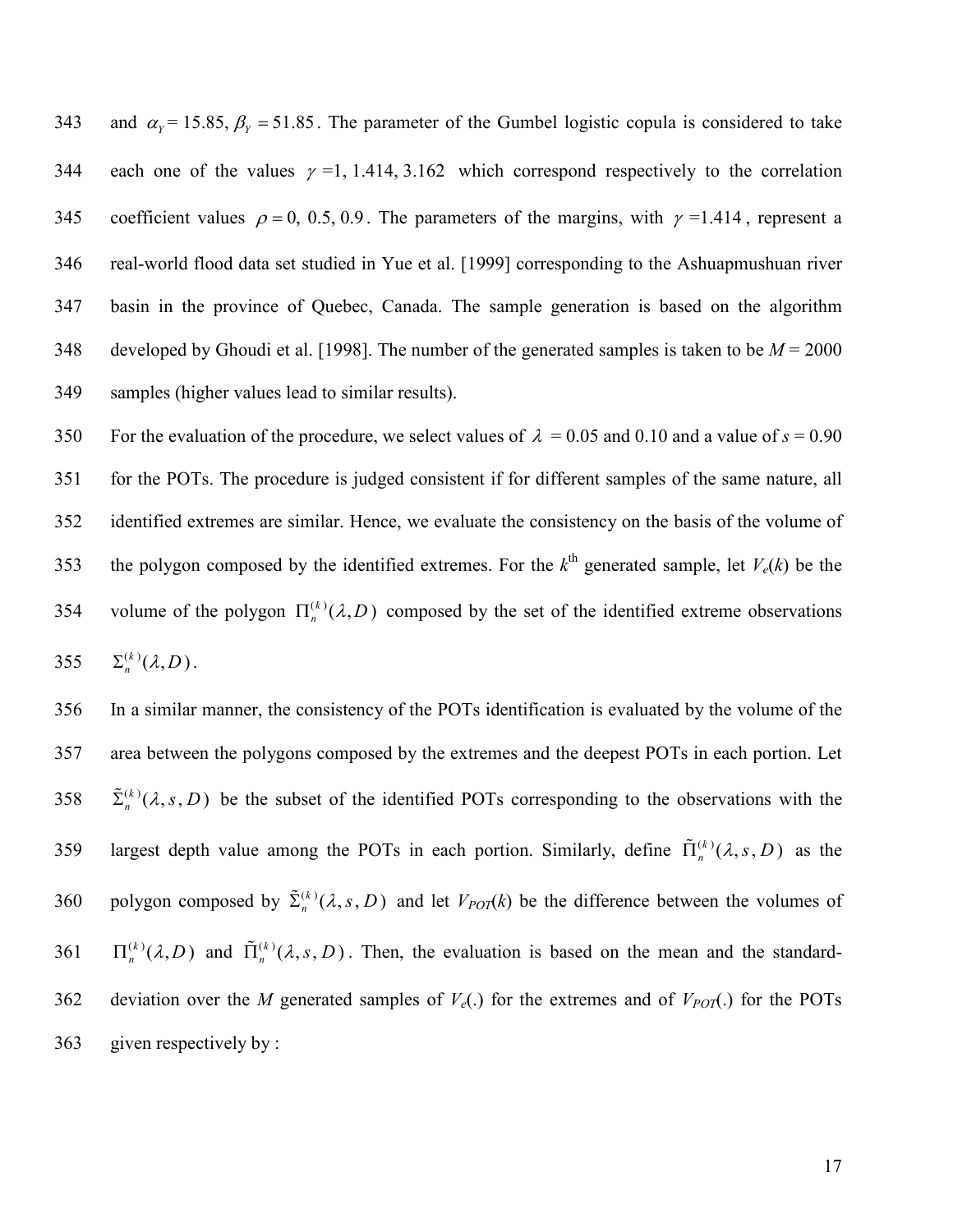364 
$$
M_e = \frac{1}{M} \sum_{k=1}^{M} V_e(k)
$$
 and  $STD_e = \sqrt{\frac{1}{M-1} \sum_{k=1}^{M} (V_e(k) - M_e)^2}$  (19)

365 
$$
M_{POT} = \frac{1}{M} \sum_{k=1}^{M} V_{POT}(k)
$$
 and  $STD_{POT} = \sqrt{\frac{1}{M-1} \sum_{k=1}^{M} (V_{POT}(k) - M_{POT})^2}$  (20)

366 Table 1 presents the evaluation results obtained from the simulations. Results show the general 367 consistency of the identified extremes and POTs for each one of the considered cases. Generally 368 we observe that *Me* values have a slight variation (e.g. between 0.85 and 0.97 for 369  $\gamma$  =1.414 and  $\lambda$  =0.05) with respect to *n* whereas *STD<sub>e</sub>* decreases slightly (e.g. from 0.24 to 0.19 370 for the same case). On the other hand, *MPOT* increases with respect to *n* (e.g. from 0.16 to 0.59 for the same case) and  $STD_{POT}$  remains almost constant. Both values of  $M_{POT}$  and  $STD_{POT}$  are smaller than those corresponding to the extremes. This is mainly due to the definition of  $V_e$ .) and 373  $V_{POT}$ .) where  $V_{POT} \leq V_e$ . Hence, we always have  $M_{POT} \leq M_e$  and we can also write  $V_{\text{POT}}(k) \approx aV_e(k)$  for some constant  $a < 1$  and independent of the index *k* since the values of *s* is 375 constant ( $s = 0.9$ ). Therefore, we have  $STD_{pOT} \approx aSTD_s \leq STD_s$ . Furthermore, no significant 376 differences are observed between the independence and moderate dependence cases ( $\gamma$  =1 and 377  $\gamma$  =1.414 respectively) whereas the case of higher dependence ( $\gamma$  =3.162) produces clearly 378 smaller values of both mean and standard-deviation. The reason could be related to the shape of 379 the scatter plot of the last case which is more elliptical and concentrated as illustrated in Figure 1.

#### 380 **5. Case study**

381 In this section we present a case study to illustrate the different aspects of the proposed 382 methodology. We consider air quality monitoring data employed by Heffernan and Tawn [2004]. 383 The data is represented by a series of summer daily maximum measurements (in parts per billion) 384 of ground level ozone  $(O_3)$  and nitrogen dioxide  $(NO_2)$  in Leeds city centre, UK, during the years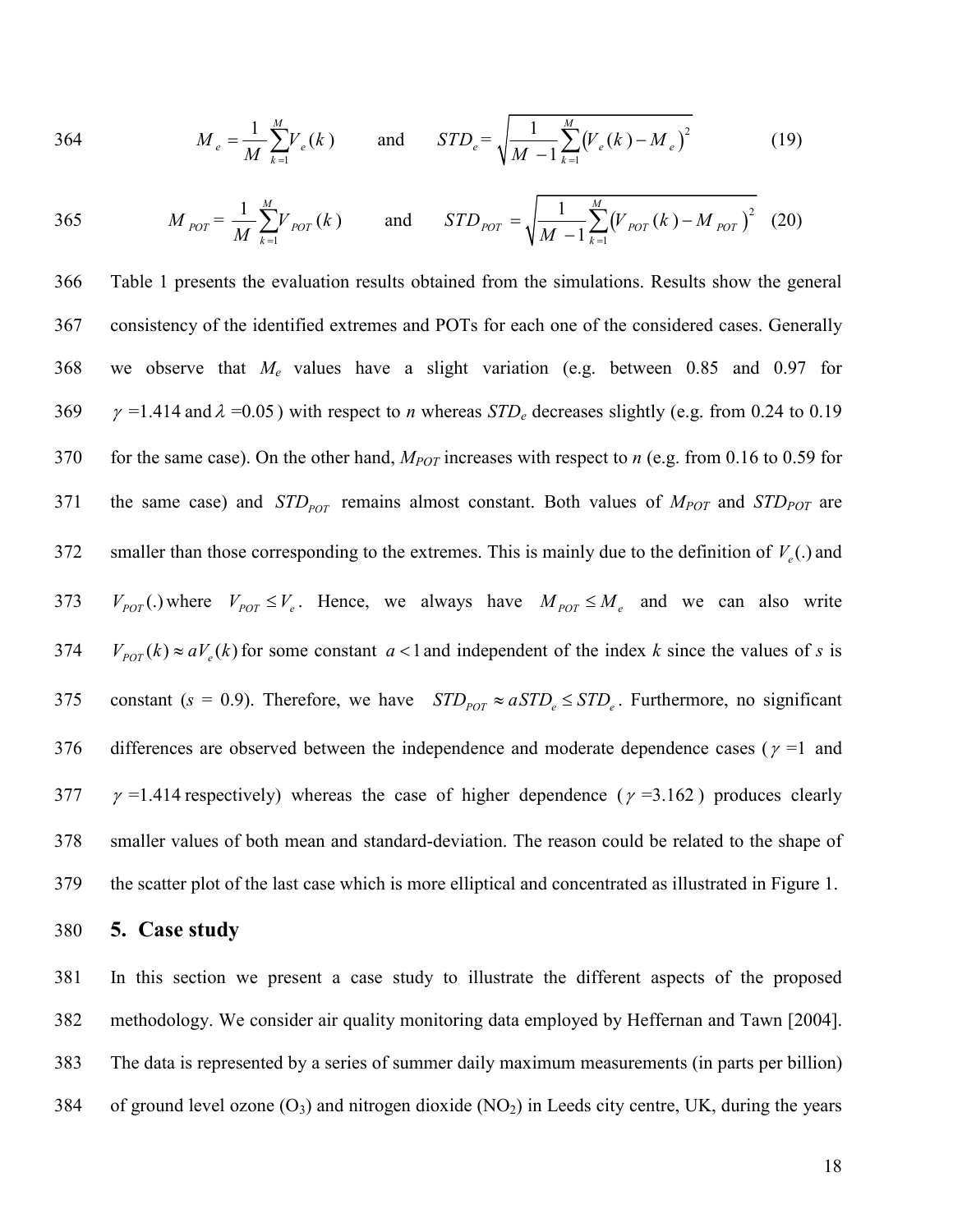385 1994-1998 inclusively with a sample size *n* = 578 measurements (with some missing data). The 386 summer data set corresponds to observations during the months of April - July. The outliers 387 mentioned in Heffernan and Tawn [2004] were excluded from these data sets.

388 The Mahalanobis depth (MD) function given in (1) is considered for its simplicity and convenient 389 properties (Zuo and Serfling [2000]). The bivariate median is obtained as the observation that 390 maximizes the MD function. For each observation, we obtain the corresponding MD value as 391 well as the orientation *u*. Note that the MD function is affine invariant, i.e., depth values are the 392 same for the original and the standardized data. The orientation space in the present case is the 393 interval  $[-1, 1]$  since  $d = 2$ . Figure 2 illustrates the main employed notations for a selected value 394 of λ (λ = 0.05). The corresponding sets of extremes  $\Sigma_n(\lambda, D)$  and the associated curves 395  $\mathbb{C}_n(\lambda, D)$  are presented in Figure 3 for each value of  $\lambda = 0.0625$  and 0.05. The regularity of the 396 curve  $\mathbb{C}_n(\lambda, D)$  as well as the number of extreme observations depend on  $\lambda$ . As it can be seen, 397 the number of extreme observations in the present case is  $n_e = 16$  and 20 for  $\lambda = 0.0625$  and 0.05 398 respectively. From Figures 3.a and 3.b, one can see that even though  $\lambda = 0.05$  is smaller than  $\lambda =$ 0.0625, the set  $\Sigma_n(0.0625, D)$  is not included in the set  $\Sigma_n(0.05, D)$ , since the ratio 0.0625/0.05  $400 = 1.25$  does not meet the condition of being an integer as specified in (15).

401 Since in air quality, high values of both variables  $O_3$  and  $NO_2$  are considered as extreme cases of 402 air pollution, it is more realistic to restrict attention to the part  $T = [0, 0.5]$  representing the first 403 quadrant as illustrated in Figure 2. The identified extremes and corresponding depth values are 404 given in Table 2 for  $\lambda$ =0.05. Table 2 and Figure 4 indicate that depth values of the extremes vary 405 between 0.0287 and 0.2590 which are associated to the most "outer" and "interior" observations. 406 For comparison purposes, we present in Table 3 and Figure 4 the component-wise extremes per

407 month as well as those obtained by considering the depth-based approach on each season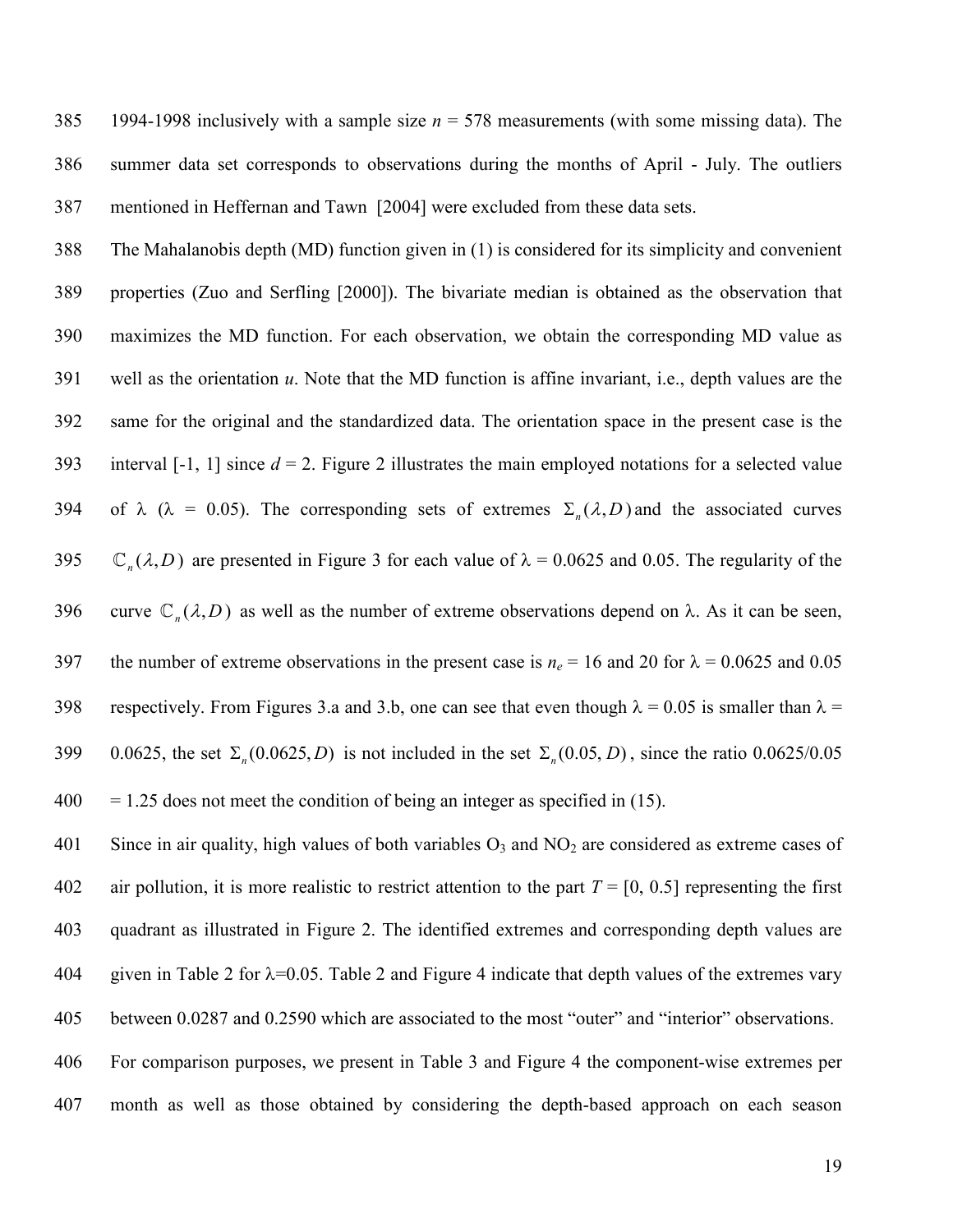408 composed of four months. Therefore, to identify 20 extreme observations (four extremes in each 409 season) we set  $\lambda$ =0.25 per season. Table 3 and Figure 4 indicate that out of 20 component-wise 410 extremes only 4 correspond to observations. In addition, the component-wise extreme (68, 105), 411 associated to the smallest depth value 0.0246, is very far from the observations. The two largest 412 depth values 0.8198 and 0.3262 correspond respectively to the component-wise extremes (34, 41) 413 and (45, 45). These two component-wise extremes are very close to the median and are unlikely 414 to be true extremes. On the other hand, the depth-based approach per season identified 3 unusual 415 extremes out of 20 which are relatively close to the median with large depth values 0.2836, 416 0.3550 and 0.4937.

417 In order to check the identified extremes by the different approaches, Figure 5 presents a multiple 418 chronological plot of the series. Figure 5 shows that the component-wise extremes occur at 419 different dates for each variable and in some situations these dates are very distant within the 420 block such as in May 1994 and May 1997. On the one hand, the component-wise approach 421 identified only one extreme in months with high  $O_3$  and  $NO_2$  (e.g. May 1995 and June 1996). On 422 the other hand, it identified an extreme for ordinary months such as July 1998 where during the 423 whole month the levels of  $O_3$  and  $NO_2$  are low. The extremes identified by the depth-based per 424 season approach are generally clustered such as in June-July 1994 and April-May 1998.

425 It is important to point out that the usual scatter plot  $(O_3, NO_2)$  may be misleading since it is 426 based on the Euclidian distance which represents more the geometric aspect of the data whereas 427 the (*u*, *D*) plot is more appropriate since it exhibits the probabilistic aspects. For the entire data 428 set, the (*u*, *D*) plot is presented in Figure 6 where the extremes are clearly shown. We observe 429 that the range  $T = [0, 0.5]$  contains the observations with the lowest depth values. The above 430 elements indicate that the depth-based approach seems more appropriate especially if we take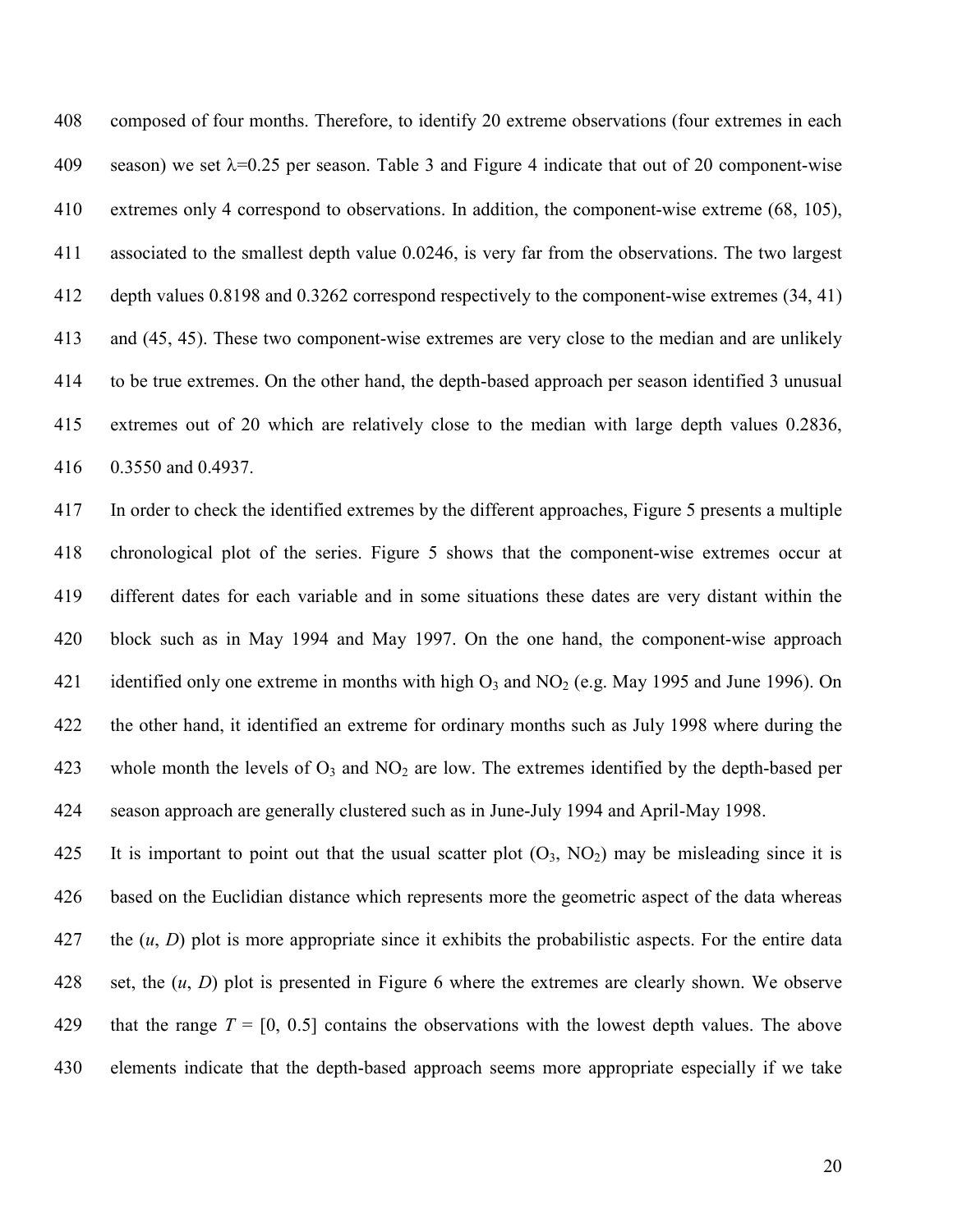431 into account the fact that the identified extremes are observations and are generally "far" from the 432 median.

433 Figures 7a,b show the identified POTs for the studied data set where the threshold is taken to be *s* 434 = 90% with  $\lambda$  = 1 and 0.05 on the whole data set. It is easier to visualize the threshold in the 435 space  $(u, D)$  than in the space  $(O_3, NO_2)$  as it is shown in Figures 7c,d for the present case study. 436 Again, we observe that almost all the identified POTs are found to be in the first 437 quadrant  $T = [0, 0.5]$ .

438 As indicated in Section 3, it is of interest to consider other depth functions. In the following, we 439 considered four depth functions (Mahalanobis, simplicial volume with  $\alpha = 1$ , halfspace and 440 simplicial). Figure 8 illustrates the histograms for each one of the considered depth functions. It 441 can be seen that the Mahalanobis depth is convenient for the current study. Indeed, the 442 Mahalanobis histogram shows that the majority of data are in the centre (depth values between 443 0.1 and 0.9). However, a smaller portion of the observations is found to be very close to the 444 median (depth values between 0.9 and 1) or is at the boarder (depth values approximately 445 between 0 and 0.1). This distribution of depth values is natural and reflects the distribution of the 446 data, especially the fact that extreme observations are rare. The simplicial volume depth (SVD) 447 function, given in equation (3), could be a good choice as well.

# 448 **6. Discussion**

449 The identification of extremes treated in the present paper presents some similarities with a 450 number of commonly used statistical techniques, either in their aims or in their concepts. The 451 illustrations in this section are based on the above case study.

The hyper-surface  $\mathbb{C}_n(\lambda, D)$  obtained by connecting the extreme observations can be employed

to define the range of the multivariate sample. The theoretical version of  $\mathbb{C}_n(\lambda, D)$  can be seen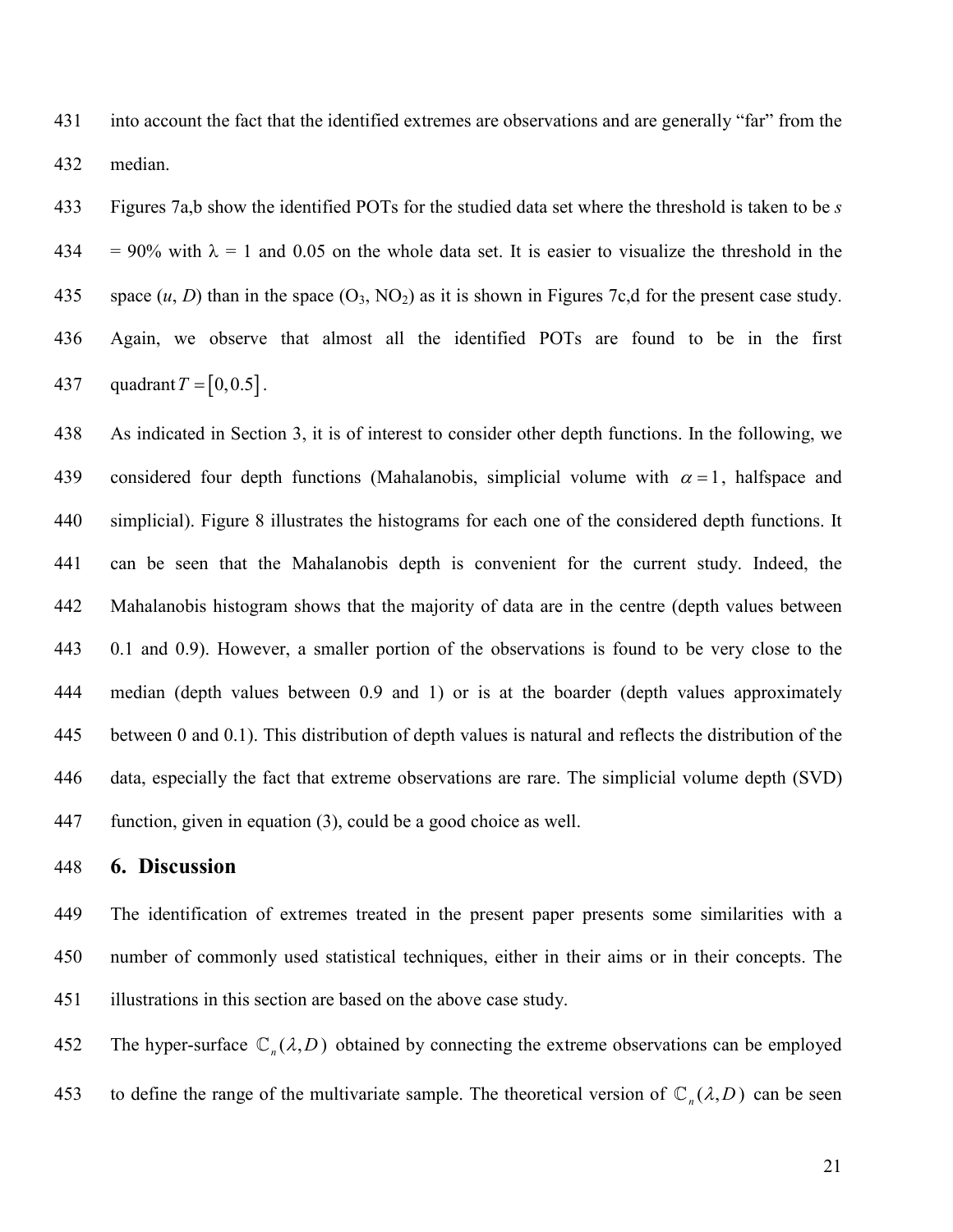454 as the support of the corresponding multivariate distribution. In addition, the volume of the "inner 455 set" with boundary  $\mathbb{C}_n(\lambda, D)$  can be employed to measure and compare the spread of 456 multivariate samples. This spread measure can be compared, for instance, to the measures 457 proposed by Liu et al. [1999] which are also based on depth functions.

458 On the other hand, the hyper-surface  $\mathbb{C}_n(\lambda, D)$  can also be viewed as the contour that includes 459 the entire sample. In the bivariate case, it is possible to present this curve in the space (*u*, *D*) as 460 shown in Figure 6. When presented in this manner, the contours can be associated to frontier 461 estimation. Frontier estimation is a statistical technique useful and commonly employed in 462 econometrics. The reader can refer, for instance, to Simar and Wilson [2000] for a review. Hence, 463 the elements of the present procedure can be useful to frontier estimation problems. In addition, based on the presentation  $(u_i, D_i)$ , the estimation of the curve  $\mathbb{C}_n(\lambda, D)$  can be considered as in a 465 regression analysis. However, in the current regression estimation we are dealing with minimum 466 values of *D* whereas in the usual regression analysis the focus is on the mean values and on the 467 global trend of the series. Furthermore, the presentation of the curve  $\mathbb{C}_n(\lambda, D)$  in the space 468 (*u, D*) as an open curve (function) is the opposite of the presentation used in time series analysis 469 to illustrate seasonality trends (see e.g. Cunderlik et al., [2004] and Ouarda et al., [2006]).

470 An analogy can be established between the present procedure and the generalized additive model 471 (GAM) estimation using spline functions [*Wood*, 2006]. Indeed, the coefficient λ in the present 472 procedure has a similar role to the penalizing coefficient that controls the regularity of the 473 estimated function in GAM inference. The estimated function using GAM is similar to the 474 contour  $\mathbb{C}_n(\lambda, D)$  shown in Figure 6. To be more general, and smoother, the contour  $\mathbb{C}_n(\lambda, D)$  can be obtained by connecting the extreme observations by functions similar to splines 476 instead of straight lines. An illustration is given in Figure 9 with  $\lambda = 0.10$  and 0.05.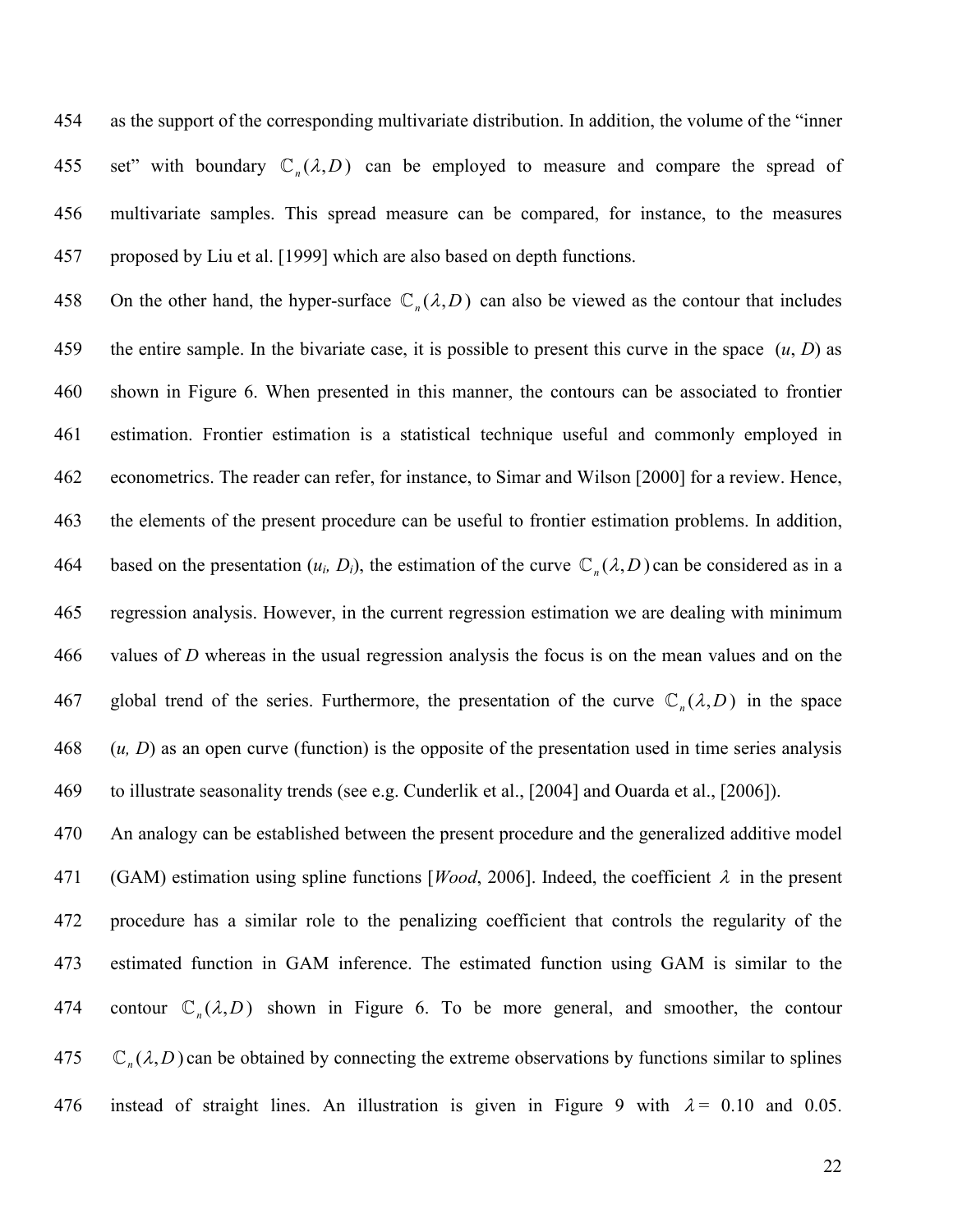477 Consequently, the developed tools in GAM inference can be adapted to the present context. One 478 of these important tools is the generalized cross-validation technique which can be adapted to 479 select the coefficient  $\lambda$ .

Note that one of the criteria to be imposed to the curve  $\mathbb{C}_n(\lambda, D)$  is to include all data as well as to be the closest to the data. In other words,  $\mathbb{C}_n(\lambda, D)$  should be the convex-hull on each portion  $\Pi_{k,\lambda}$ . The present procedure leads to a convex-hull that is not only geometrically-based but also 483 statistically-based though depth functions.

### 484 **7. Conclusions and future work**

485 In the present paper a new procedure is proposed to identify extremes in a multivariate sample. 486 The proposed procedure, as a natural extension of the univariate setting, is based on depth 487 functions and the orientation of the observations toward the median. It can also be used to 488 identify multivariate extremes in a POT framework. From a simulation study, the procedure is 489 shown to be generally consistent. The procedure is applied to a case study representing 490 environmental data. In addition, the component-wise maxima are shown not to represent realistic 491 scenarios in several situations.

492 The identification of extremes is directly useful to build warning environmental or health 493 systems. However, in numerous situations, the identification is not an end in itself. Indeed, the 494 identification is an important step for the study of the asymptotic properties and the modeling of 495 the identified extremes. It is also shown that the obtained extreme sets and curves are related to 496 other statistical topics such as multivariate spread measures, frontier estimation and generalized 497 additive modeling. The proposed procedure is general and offers a large degree of flexibility 498 through the coefficient  $\lambda$ , the range *T* and the threshold *s*. It is useful to practitioners as well as 499 to methodologists.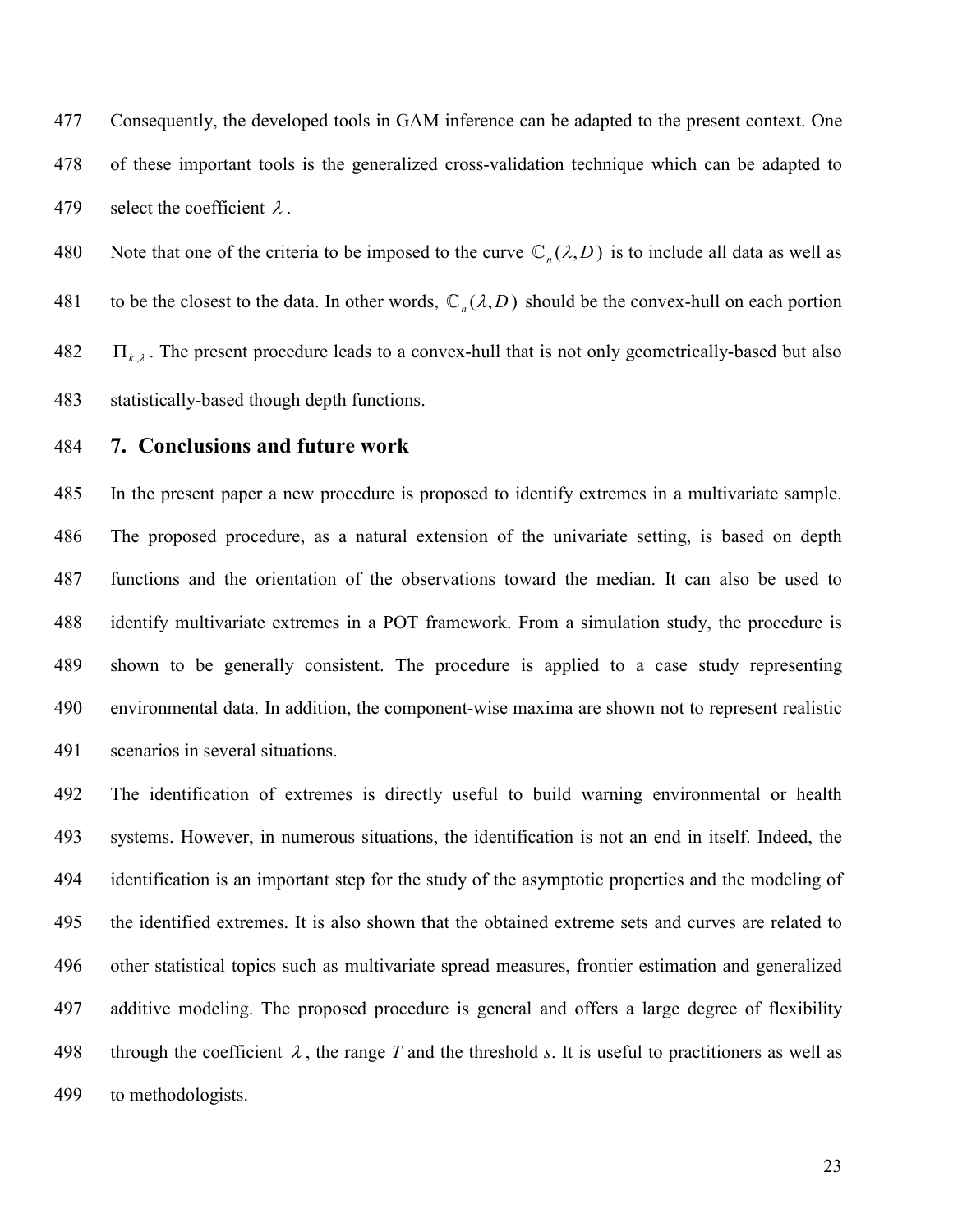500 Even though a major part of the elements related to the procedure are treated in the present paper, 501 others are worth developing in future work. An important issue to be developed is related to the 502 inferential aspects of the approach including the modeling of the identified extremes. It is also of 503 interest to optimize and automate the selection of the coefficient  $\lambda$  for a given data set. In 504 addition, the coefficient  $\lambda$  does not need to be constant. This issue is analogue to the smoothing 505 window in the kernel density nonparametric estimation. The impact of the choice of the depth 506 function should also be studied thoroughly by considering different depth functions. More 507 precisely, the consistency of the identified extremes according to the depth functions can be 508 considered. Finally, it is of interest to associate the obtained extreme curve with a confidence 509 band representing the identification errors.

#### 510 **Acknowledgments**

511 Financial support for this study was graciously provided by the Natural Sciences and Engineering 512 Research Council (NSERC) of Canada, and the Canada Research Chair Program. The authors 513 would like to thank Barbara Martel for her assistance. The authors wish to thank the Editor, 514 Associate Editor, and two anonymous reviewers whose comments helped considerably improve 515 the quality of the paper.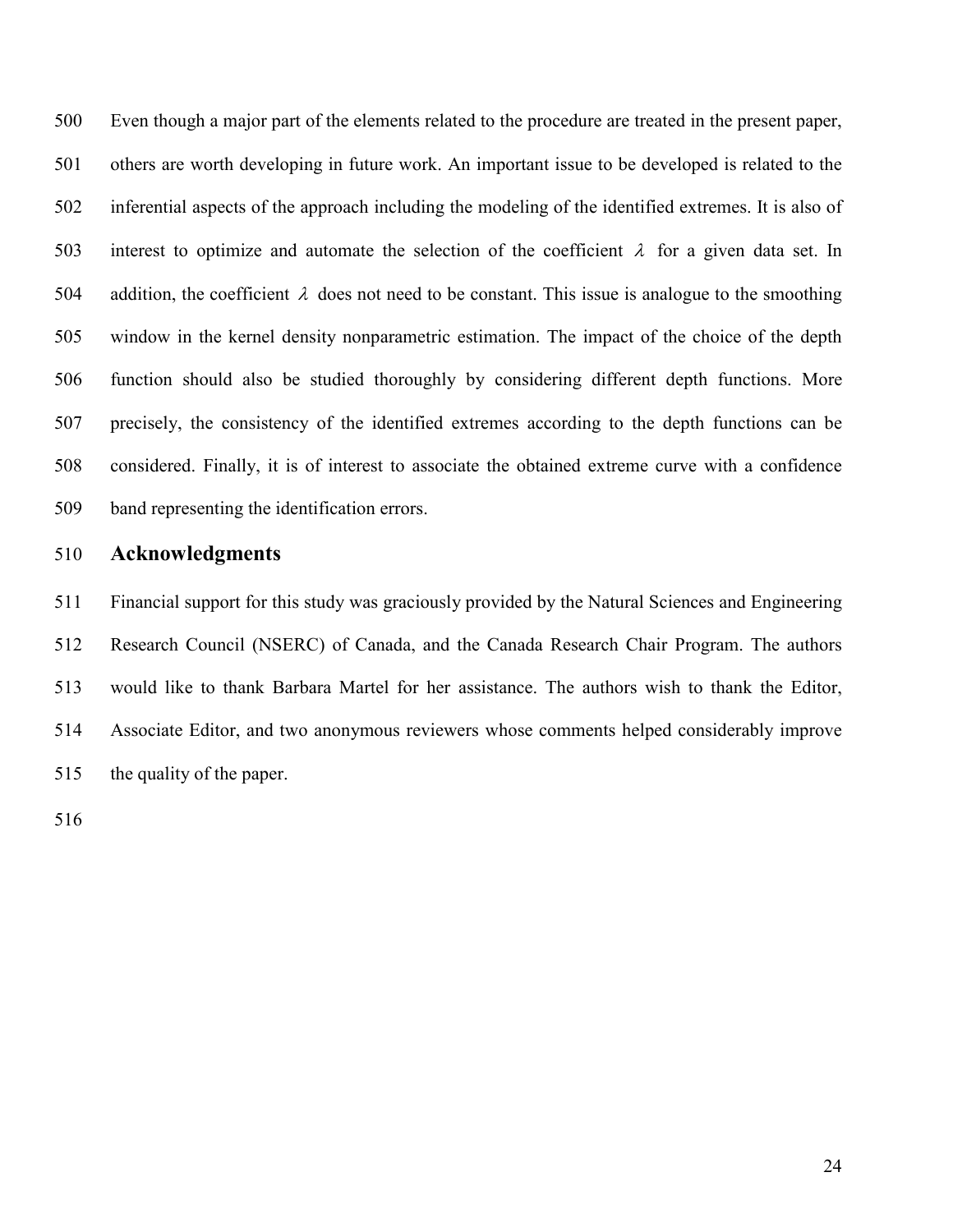# 517 **Main notation list:**

| $\boldsymbol{d}$                                                    | Dimension of data vector                                                                                                                                                |
|---------------------------------------------------------------------|-------------------------------------------------------------------------------------------------------------------------------------------------------------------------|
| D                                                                   | Depth function                                                                                                                                                          |
| $\lambda \in (0,1]$                                                 | Coefficient that defines a "grid" of the sphere $\Omega^{d-1}$ and represents the volume of a portion                                                                   |
|                                                                     | of the unit sphere $\Omega^{d-1}$                                                                                                                                       |
| MD                                                                  | Mahalanobis depth function                                                                                                                                              |
| $M_n$                                                               | Multivariate median of the sample                                                                                                                                       |
| $\boldsymbol{n}$                                                    | Sample size                                                                                                                                                             |
| $\Omega^{d-1}(M_n)$                                                 | Unit sphere centered at the median $M_n$ . It represents the space of orientations                                                                                      |
| $\boldsymbol{u}$                                                    | Orientation                                                                                                                                                             |
| $\Lambda_{n,d}$                                                     | $d$ -dimension sample with size $n$                                                                                                                                     |
| $\Pi_{k,\lambda}$                                                   | $\lambda$ -portion from $\Omega^{d-1}$                                                                                                                                  |
| $\Sigma_n(\lambda,D)$                                               | Set of extreme observations of the sample with coefficient $\lambda$ using a depth function D                                                                           |
| $B_{k,\lambda}$                                                     | The corresponding random vector of $\Sigma_n(\lambda, D)$                                                                                                               |
| $\Sigma_n(\lambda, T, D)$                                           | Restriction of the set $\Sigma_n(\lambda, D)$ on the range T                                                                                                            |
| $B_{k,\lambda,T}$                                                   | The corresponding random vector of $\Sigma_n(\lambda, T, D)$                                                                                                            |
| $\Sigma_n(\lambda, s, D)$                                           | Set of POT observations of the sample over a threshold s with coefficient $\lambda$ using a depth<br>function $D$                                                       |
| $K_{k,\lambda,s}$                                                   | The corresponding random vector of $\Sigma_n(\lambda, s, D)$                                                                                                            |
| $\Sigma_n(\lambda, s, T, D)$                                        | Restriction of the set $\Sigma_n(\lambda, s, D)$ on the range T                                                                                                         |
| $K_{k,\lambda,s,T}$                                                 | The corresponding random vector of $\Sigma_n(\lambda, s, T, D)$                                                                                                         |
| $e_{n}$                                                             | Extreme observation when $\lambda = volume(T)$                                                                                                                          |
| $\mathbb{C}_n(\lambda,D)$ and                                       | Extreme hyper-surfaces obtained by connecting the observations of respectively the sets                                                                                 |
| $\mathbb{C}_n(\lambda,T,D)$                                         | $\Sigma_n(\lambda, D)$ and $\Sigma_n(\lambda, T, D)$                                                                                                                    |
| $\mathbb{C}_n(\lambda,s,D)$<br>and $\mathbb{C}_n(\lambda, s, T, D)$ | POT hyper-surfaces obtained by connecting the observations of respectively the sets<br>$\Sigma_n(\lambda, s, D)$ and $\Sigma_n(\lambda, s, T, D)$ in the space $(u, D)$ |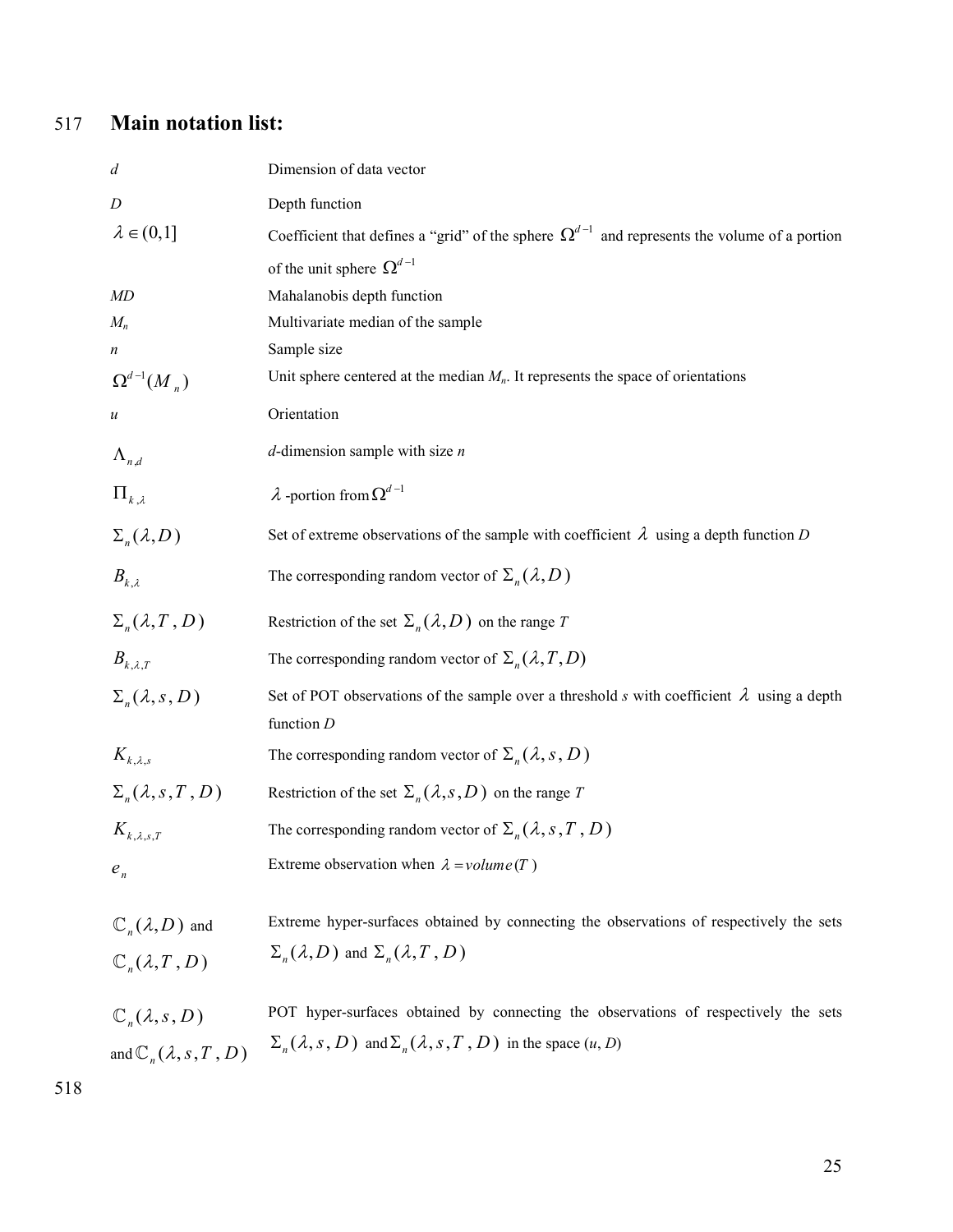# 519 **Bibliography**

- 520 Arcones, M. A., H. Cui, and Y. Zuo (2006), Empirical depth processes, *Test*, *15*(1), 151-177.
- 521 Boldi, M. O., and A. C. Davison (2007), A mixture model for multivariate extremes, *Journal of*  522 *the Royal Statistical Society. Series B: Statistical Methodology*, *69*(2), 217-229.
- 523 Caplin, A., and B. Nalebuff (1991a), Aggregation and imperfect competition on the existence of
- 524 equilibrium, *Econometrica*, *59*(1), 25-59.
- 525 Caplin, A., and B. Nalebuff (1991b), Aggregation and social choice a mean voter theorem, 526 *Econometrica*, *59*(1), 1-23.
- 527 Chebana, F., and T. B. M. J. Ouarda (2008), Depth and homogeneity in regional flood frequency 528 analysis, *Water Resources Research*, *44*(11).
- 529 Coles, S. (2001), *An introduction to statistical modeling of extreme values*, xiv+208 pp., 530 Springer-Verlag London Ltd., London.
- 531 Coles, S. G., and J. A. Tawn (1991), Modeling extreme multivariate events, *Journal of the Royal*  532 *Statistical Society Series B-Methodological*, *53*(2), 377-392.
- 533 Coles, S. G., and J. A. Tawn (1994), Statistical-methods for multivariate extremes an
- 534 application to structural design, *Applied Statistics-Journal of the Royal Statistical Society Series*
- 535 *C*, *43*(1), 1-48.
- 536 Cunderlik, J. M., T. B. M. J. Ouarda, and B. Bobée (2004), Determination of flood seasonality 537 from hydrological records, *Hydrological Sciences Journal*, *49*(3), 511-526.
- 538 de Haan, L., and A. Ferreira (2006), *Extreme value theory, An introduction*, xviii+417 pp., 539 Springer, New York.
- 540 El Adlouni, S., F. Chebana, and B. Bobee (2010), Generalized Extreme Value versus Halphen 541 System: Exploratory Study, *Journal of Hydrologic Engineering*, *15*(2), 79-89.
- 542 Ghosh, A. K., and P. Chaudhuri (2005), On maximum depth and related classifiers, *Scandinavian*  543 *Journal of Statistics*, *32*(2), 327-350.
- 544 Ghoudi, K., A. Khoudraji, and L. P. Rivest (1998), Propriétés statistiques des copules de valeurs 545 extrêmes bidimensionnelles, *Canadian Journal of Statistics*, *26*(1), 187-197.
- 546 Heffernan, J. E., and J. A. Tawn (2004), A conditional approach for multivariate extreme values, 547 *Journal of the Royal Statistical Society. Series B: Statistical Methodology*, *66*(3), 497-530.
- 548 Hosking, J. R. M., and J. R. Wallis (1997), *Regional Frequency Analysis: An Approach Based on*
- 549 *L-Moments*, 240 pp., Cambridge University Press, Cambridge.
- 550 Joe, H. (1997), *Multivariate models and dependence concepts*, 1st ed., xviii, 399 p. pp., Chapman 551 & Hall, London ; New York.
- 552 Lang, M., T. B. M. J. Ouarda, and B. Bobée (1999), Towards operational guidelines for over-553 threshold modeling, *Journal of Hydrology*, *225*(3-4), 103-117.
- 554 Leadbetter, M. R., G. Lindgren, and H. Rootzén (1983), *Extremes and Related Properties of*  555 *Random Sequences and Series.*, Springer, New York.
- 556 Li, H. (2009), Orthant tail dependence of multivariate extreme value distributions, *Journal of*
- 557 *Multivariate Analysis*, *100*(1), 243-256.
- 558 Lin, L., and M. H. Chen (2006), Robust estimating equation based on statistical depth, *Statistical*  559 *Papers*, *47*(2), 263-278.
- 560 Liu, R. Y. (1990), On a notion of data depth based on random simplices, *Annals of Statistics*, 561 *18*(1), 405-414.
- 562 Liu, R. Y., and K. Singh (1993), A quality index based on data depth and multivariate rank tests,
- 563 *J. Amer. Statist. Assoc.*, *8*, 252-260.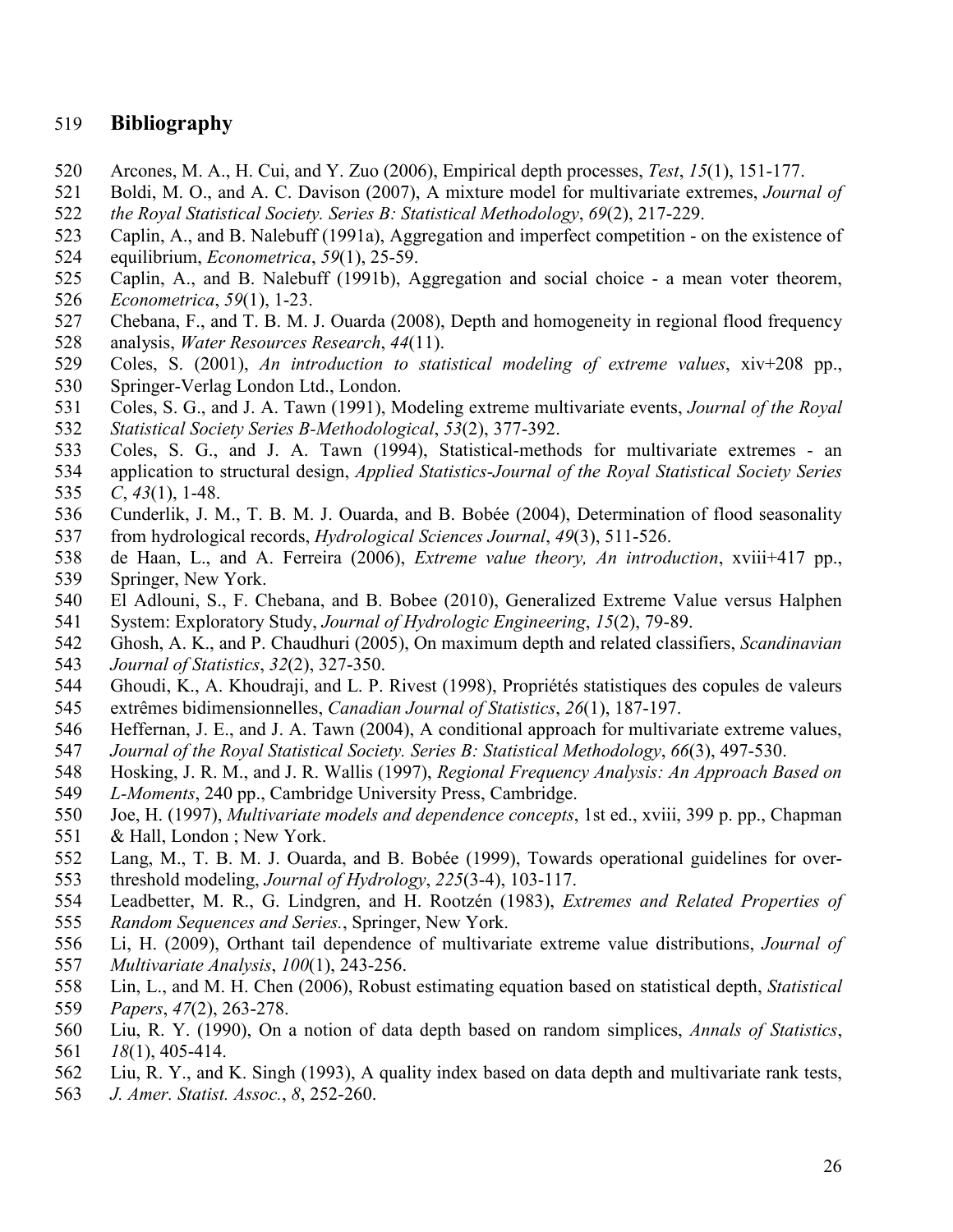- 564 Liu, R. Y., J. M. Parelius, and K. Singh (1999), Multivariate analysis by data depth: Descriptive 565 statistics, graphics and inference, *Annals of Statistics*, *27*(3), 783-858.
- 566 Massé, J.-C., and J.-F. Plante (2009), *Depth, an R package for depth functions in multivariate*  567 *analysis (www.cran.r-project.org)*.
- 568 Massé, J. C. (2002), Asymptotics for the Tukey median, *Journal of Multivariate Analysis*, *81*(2), 569 286-300.
- 570 Massé, J. C. (2004), Asymptotics for the Tukey depth process, with an application to a 571 multivariate trimmed mean, *Bernoulli*, *10*(3), 397-419.
- 572 Massé, J. C. (2009), Multivariate trimmed means based on the Tukey depth, *Journal of Statistical*  573 *Planning and Inference*, *139*(2), 366-384.
- 574 Mikosch, T. (2005), How to model multivariate extremes if one must?, *Statistica Neerlandica*, 575 *59*(3), 324-338.
- 576 Miller, K., S. Ramaswami, P. Rousseeuw, J. A. Sellares, D. Souvaine, I. Streinu, and A. Struyf
- 577 (2003), Efficient computation of location depth contours by methods of computational geometry, 578 *Statistics and Computing*, *13*(2), 153-162.
- 579 Mizera, I., and C. H. Müller (2004), Location-scale depth, *Journal of the American Statistical*  580 *Association*, *99*(468), 949-966.
- 581 Niwa, K. (1989), *Knowledge-based risk management in engineering : a case study in human-*582 *computer cooperative systems*, xi, 132 p. pp., Wiley, New York.
- 583 Ouarda, T. B. M. J., and J. W. Labadie (2001), Chance-constrained optimal control for 584 multireservoir system optimization and risk analysis, *Stochastic Environmental Research and*  585 *Risk Assessment*, *15*(3), 185-204.
- 586 Ouarda, T. B. M. J., J. M. Cunderlik, A. St-Hilaire, M. Barbet, P. Bruneau, and B. Bobأ©e
- 587 (2006), Data-based comparison of seasonality-based regional flood frequency methods, *Journal*  588 *of Hydrology*, *330*(1-2), 329-339.
- 589 Reiss, R.-D., and M. Thomas (2007), *Statistical analysis of extreme values with applications to*  590 *insurance, finance, hydrology and other fields.*, Third edition ed., Birkhäuser Verlag, Basel.
- 591 Salvadori, G., C. De Michele, N. T. Kottegoda, and R. Rosso (2007), *Extremes in Nature: An*  592 *Approach Using Copulas*, Springer
- 593 Serfling, R. (2002), Quantile functions for multivariate analysis: Approaches and applications, 594 *Statistica Neerlandica*, *56*(2), 214-232.
- 595 Simar, L., and P. W. Wilson (2000), Statistical Inference in Nonparametric Frontier Models: The
- 596 State of the Art, *Journal of Productivity Analysis*, *13*(1), 49-78.
- 597 Sklar, M. (1959), Fonctions de r\'epartition \`a \$n\$ dimensions et leurs marges, *Publ. Inst. Statist.*  598 *Univ. Paris*, *8*, 229--231.
- 599 Small, C. G. (1990), A survey of multidimensional medians, *International Statistical Review*, 600 *58*(3), 263-277.
- 601 Smith, R. L. (2004), Discussion of "A conditional approach for multivariate extreme value" by
- 602 J.E. Heffernan and J.A. Tawn., *Journal of the Royal Statistical Society. Series B: Statistical*  603 *Methodology*, *66*(3), 530-532.
- 604 Stanley, C. R. (1990), Descriptive statistics for N-dimensional closed arrays: A spherical 605 coordinate approach, *Mathematical Geology*, *22*(8), 933-956.
- 606 Tukey, J. W. (1975), Mathematics and picturing data, paper presented at Proceedings of the 607 International Congress on Mathematics, Canadian Math. Congress.
- 608 Wood, S. N. (2006), *Generalized Additive Models, An introduction with R.*, Chapman & Hall/
- 609 CRC.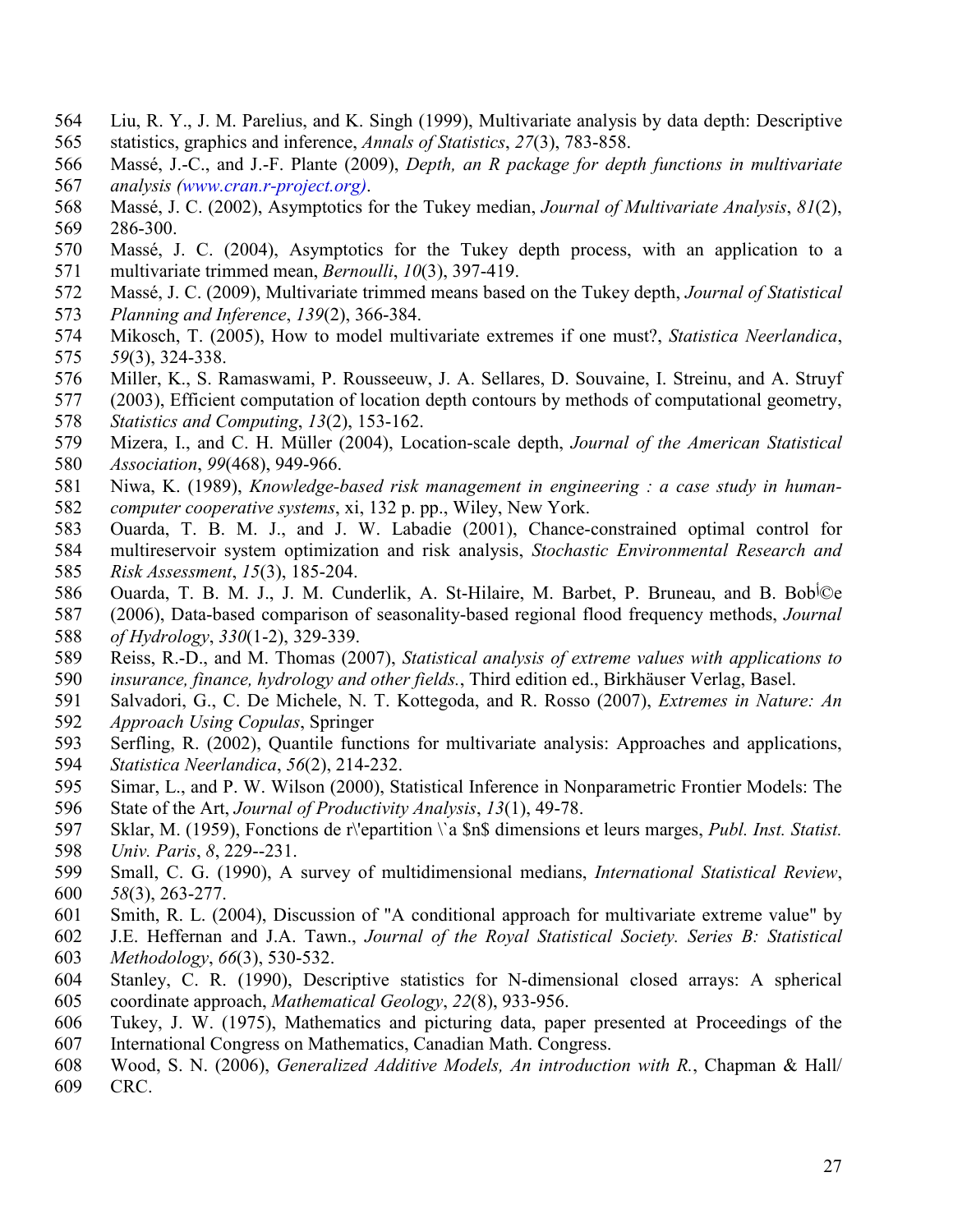- 610 Yue, S., T. B. M. J. Ouarda, B. Bobée, P. Legendre, and P. Bruneau (1999), The Gumbel mixed model for flood frequency analysis, *Journal of Hydrology*, 226(1-2), 88-100.
- 611 model for flood frequency analysis, *Journal of Hydrology*, *226*(1-2), 88-100. Zu, Y. J., and X. M. He (2006), On the limiting distributions of multivariate depth-based rank
- 613 sum statistics and related tests, *Annals of Statistics*, *34*(6), 2879-2896. 614 Zuo, Y., and R. Serfling (2000), General notions of statistical depth function, *Annals of Statistics*,
- 615 *28*(2), 461-482.
- 616
- 617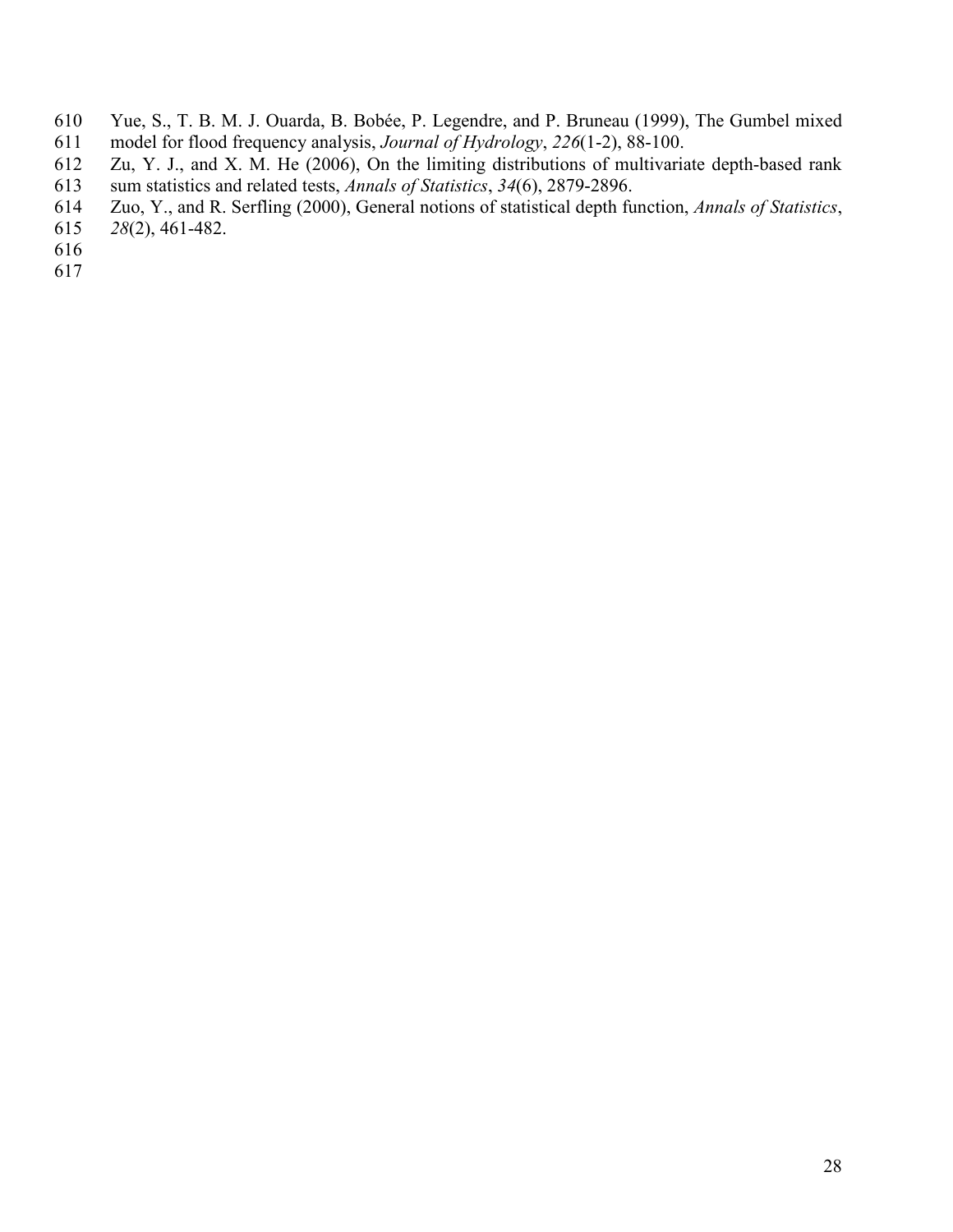# 618 **List of Tables and Figure Captions**

- 619 Table 1: Evaluation of the consistency of the extreme and POT identification procedures based on the 620 polygon volume.
- 621 Table 2: Original and standardized values of  $(O_3, NO_2)$  of the identified extreme observations 622 corresponding to  $\lambda$ =0.05 as well as their *MD* depth values in the first quadrant.
- 623 Table 3: Values of  $(O_3, NO_2)$  of the identified extremes corresponding to  $\lambda = 0.25$  within each season as
- 624 well as their *MD* depth values in the first quadrant (left); similar values using the component-wise 625 approach within monthly blocks (right).
- 626 Figure 1: Scatter plot illustration for samples generated with  $n = 300$  and a)  $\gamma = 1$  b)  $\gamma = 1.414$  and c) 627  $y = 3.162$
- 628 Figure 2: Illustration of a λ-portion  $\Pi_{k,\lambda}$ , the orientation interval [-1, 1], the set of extreme observations
- $\Sigma_n(\lambda, D)$ , the corresponding curve  $\mathbb{C}_n(\lambda, D)$ , and a part *T* as the first quadrant of  $(O_3, NO_2)$  for  $\lambda =$ 630 0.05 where *D* is *MD*
- Figure 3: Identified extreme observations set  $\Sigma_n(\lambda, D)$  of  $(O_3, NO_2)$  and the corresponding curve
- $(632 \quad \mathbb{C}_n(\lambda, D) \text{ for a) } \lambda = 0.0625 \text{ and b) } \lambda = 0.05 \text{ where } D \text{ is } MD$
- 633 Figure 4: Extremes identified as component-wise, depth-based  $(\lambda=0.05)$  and depth-based per season 634 ( $\lambda$ =0.25) in the first quadrant
- 635 Figure 5: Chronological (O3, NO2) series and the extremes identified as component-wise, depth-based 636 ( $\lambda$ =0.05) and depth based per season ( $\lambda$ =0.25) in the first quadrant. The vertical lines indicate month limits 637 in each season
- Figure 6: Identified extreme observation set  $\Sigma_n(\lambda, D)$  of  $(O_3, NO_2)$  and the corresponding curve
- 639  $\mathbb{C}_n(\lambda, D)$  in the space  $(u, D)$  for a)  $\lambda = 0.10$  and b)  $\lambda = 0.05$  where *D* is *MD*
- 640 Figure 7: Identified POT observation set  $\Sigma_n(\lambda, s, D)$  of  $(O_3, NO_2)$  and the corresponding curve
- 641  $\mathbb{C}_n(\lambda, s, D)$  for a)  $\lambda = 1$  and b)  $\lambda = 0.05$  where *D* is *MD* and  $s = 0.90$ ; and for c)  $\lambda = 1$  and d)  $\lambda = 0.05$  in
- 642 the space  $(u, D)$
- 643 Figure 8: Histograms of depth values of the data set  $(O_3, NO_2)$  for different depth functions
- Figure 9: Identified extreme observation set  $\Sigma_n(\lambda, D)$  of  $(O_3, NO_2)$  and the corresponding smooth curve
- 645  $\mathbb{C}_n(\lambda, D)$  in the space  $(u, D)$  for a)  $\lambda = 0.10$  and b)  $\lambda = 0.05$  where *D* is *MD*
- 646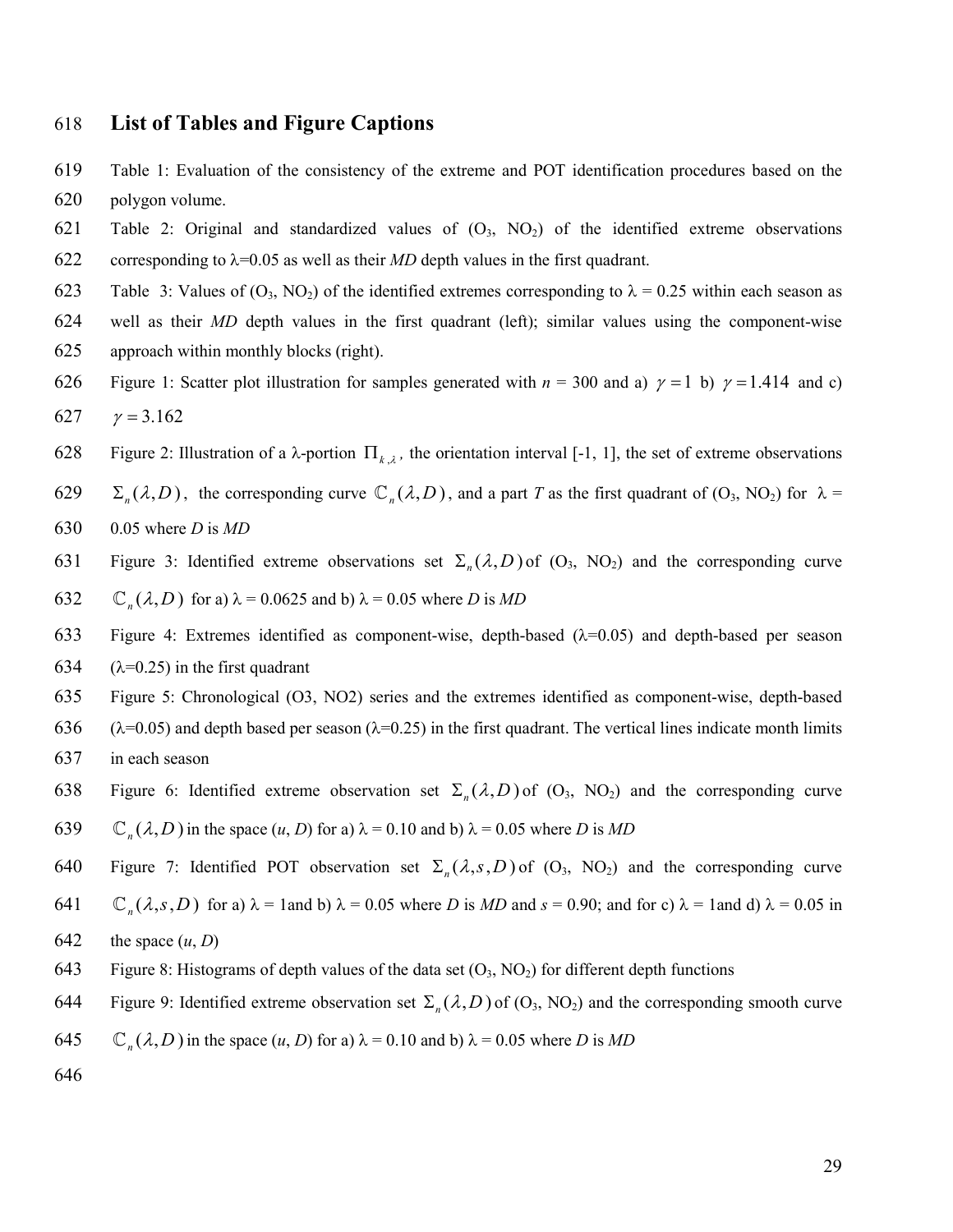|                  |            | $\lambda = 0.05$ |         |                       | $\lambda = 0.1$ |          |         |                       |             |
|------------------|------------|------------------|---------|-----------------------|-----------------|----------|---------|-----------------------|-------------|
|                  |            | Extremes         |         | POT<br>with $s = 0.9$ |                 | Extremes |         | POT<br>with $s = 0.9$ |             |
|                  |            | $M_e$            | $STD_e$ | $M_{POT}$             | $STD_{POT}$     | $M_e$    | $STD_e$ | $M_{POT}$             | $STD_{POT}$ |
| $\gamma = 1$     |            |                  |         |                       |                 |          |         |                       |             |
|                  | $n = 100$  | 0.87             | 0.23    | 0.14                  | 0.07            | 1.09     | 0.26    | 0.29                  | 0.11        |
|                  | $n = 300$  | 0.95             | 0.21    | 0.36                  | 0.09            | 1.08     | 0.23    | 0.52                  | 0.12        |
|                  | $n = 500$  | 0.96             | 0.20    | 0.45                  | 0.09            | 1.06     | 0.20    | 0.57                  | 0.11        |
|                  | $n = 1000$ | 0.96             | 0.18    | 0.54                  | 0.10            | 1.03     | 0.18    | 0.63                  | 0.11        |
|                  |            |                  |         |                       |                 |          |         |                       |             |
| $\gamma = 1.414$ |            |                  |         |                       |                 |          |         |                       |             |
|                  | $n = 100$  | 0.85             | 0.24    | 0.16                  | 0.07            | 1.05     | 0.28    | 0.31                  | 0.11        |
|                  | $n = 300$  | 0.95             | 0.22    | 0.39                  | 0.09            | 1.05     | 0.23    | 0.54                  | 0.11        |
|                  | $n = 500$  | 0.95             | 0.20    | 0.48                  | 0.09            | 1.05     | 0.20    | 0.61                  | 0.11        |
|                  | $n = 1000$ | 0.97             | 0.19    | 0.59                  | 0.10            | 1.04     | 0.19    | 0.68                  | 0.12        |
|                  |            |                  |         |                       |                 |          |         |                       |             |
| $\gamma = 3.162$ |            |                  |         |                       |                 |          |         |                       |             |
|                  | $n = 100$  | 0.44             | 0.16    | 0.11                  | 0.05            | 0.45     | 0.17    | 0.13                  | 0.07        |
|                  | $n = 300$  | 0.46             | 0.13    | 0.19                  | 0.05            | 0.45     | 0.14    | 0.21                  | 0.07        |
|                  | $n = 500$  | 0.46             | 0.12    | 0.22                  | 0.05            | 0.46     | 0.13    | 0.24                  | 0.07        |
|                  | $n = 1000$ | 0.46             | 0.11    | 0.27                  | 0.06            | 0.45     | 0.11    | 0.28                  | 0.07        |

647 Table 1: Evaluation of the consistency of the extreme and POT identification procedures based 648 on the polygon volume.

649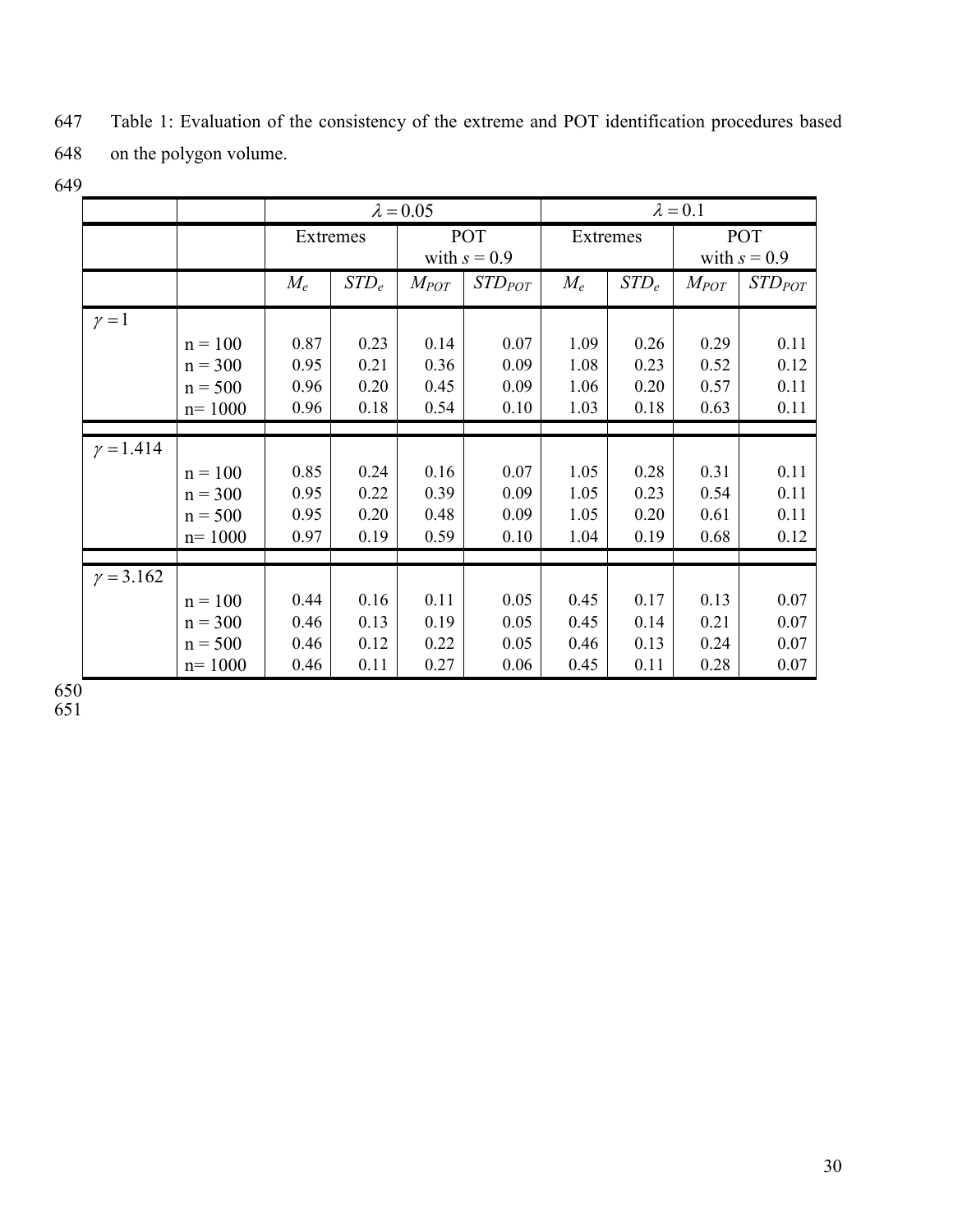| 652 | Table 2: Original and standardized values of $(O_3, NO_2)$ of the identified extreme observations |
|-----|---------------------------------------------------------------------------------------------------|
| 653 | corresponding to $\lambda$ =0.05 as well as their <i>MD</i> depth values in the first quadrant.   |

654

| <b>O3</b> | NO2 | <b>Standardized O3</b> | <b>Standardized NO2</b> | Depth  |
|-----------|-----|------------------------|-------------------------|--------|
| 74        | 37  | 0.7167                 | 0.0286                  | 0.0528 |
| 80        | 40  | 0.8167                 | 0.0714                  | 0.0418 |
| 64        | 44  | 0.5500                 | 0.1286                  | 0.0894 |
| 84        | 53  | 0.8833                 | 0.2571                  | 0.0365 |
| 71        | 52  | 0.6667                 | 0.2429                  | 0.0615 |
| 53        | 46  | 0.3667                 | 0.1571                  | 0.1759 |
| 71        | 61  | 0.6667                 | 0.3714                  | 0.0565 |
| 65        | 60  | 0.5667                 | 0.3571                  | 0.0733 |
| 58        | 59  | 0.4500                 | 0.3429                  | 0.1018 |
| 64        | 70  | 0.5500                 | 0.5000                  | 0.0617 |
| 69        | 86  | 0.6333                 | 0.7286                  | 0.0372 |
| 63        | 79  | 0.5333                 | 0.6286                  | 0.0505 |
| 58        | 85  | 0.4500                 | 0.7143                  | 0.0471 |
| 40        | 55  | 0.1500                 | 0.2857                  | 0.2590 |
| 42        | 61  | 0.1833                 | 0.3714                  | 0.1712 |
| 38        | 60  | 0.1167                 | 0.3571                  | 0.1938 |
| 46        | 105 | 0.2500                 | 1.0000                  | 0.0287 |
| 36        | 62  | 0.0833                 | 0.3857                  | 0.1722 |
| 37        | 82  | 0.1000                 | 0.6714                  | 0.0621 |
| 32        | 58  | 0.0167                 | 0.3286                  | 0.2206 |

655 656 Bold character indicates the (O3, NO2) corresponding to the largest and smallest depth values.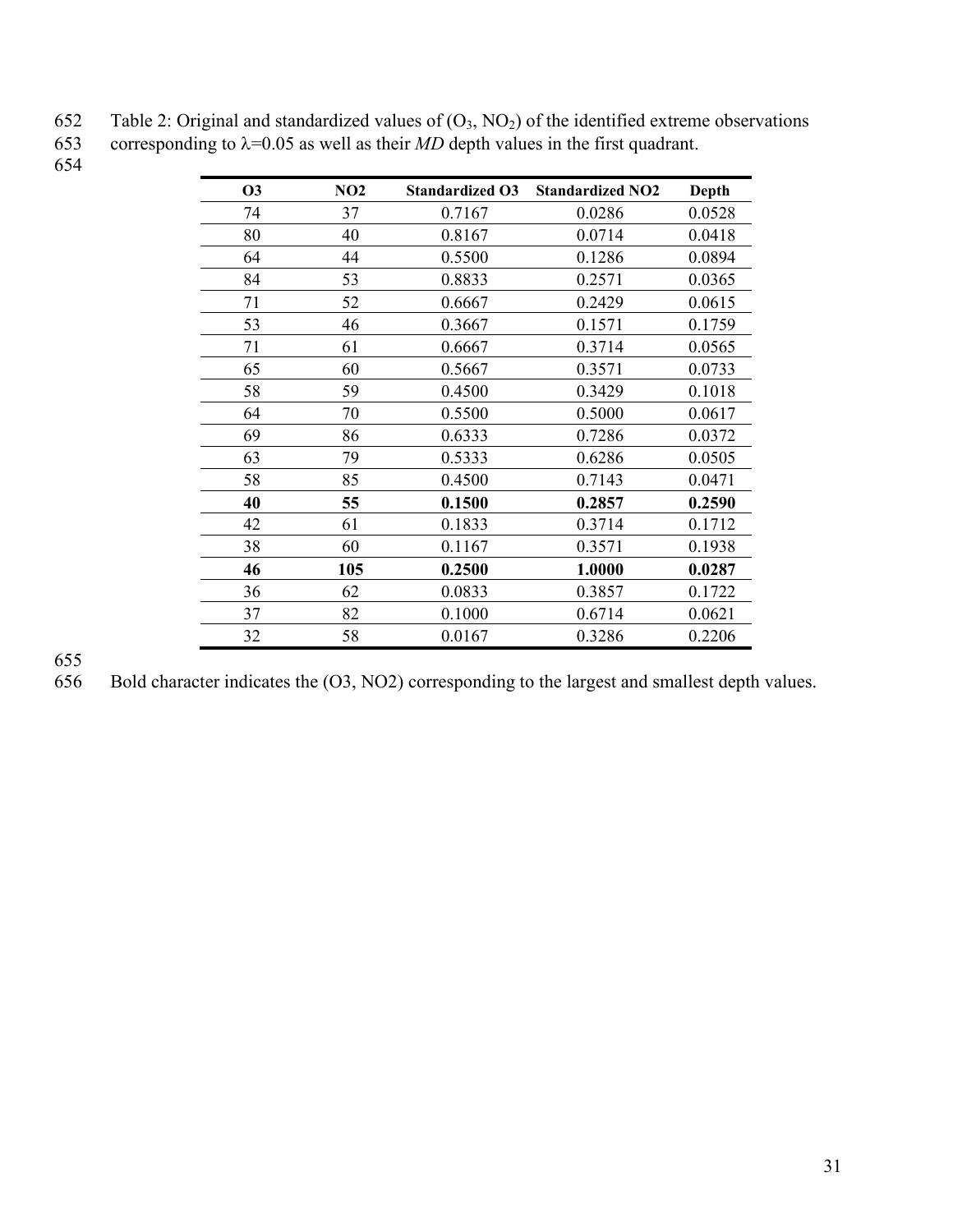657

658 Table 3: Values of  $(O_3, NO_2)$  of the identified extremes corresponding to  $\lambda = 0.25$  within each season as well as their *MD* depth values in the first quadrant (left); similar values using the 659 season as well as their *MD* depth values in the first quadrant (left); similar values using the component-wise approach within monthly blocks (right). component-wise approach within monthly blocks (right).

661

|           |     | Depth-based per season | <b>Component-wise</b> |     |        |  |
|-----------|-----|------------------------|-----------------------|-----|--------|--|
| <b>O3</b> | NO2 | Depth                  | <b>O3</b>             | NO2 | Depth  |  |
| 55        | 41  | 0.1329                 | 45                    | 58  | 0.1850 |  |
| 71        | 61  | 0.0456                 | 46                    | 62  | 0.1466 |  |
| 48        | 62  | 0.1339                 | 53                    | 78  | 0.0644 |  |
| 34        | 78  | 0.0806                 | 71                    | 71  | 0.0483 |  |
| 74        | 37  | 0.0640                 | 46                    | 60  | 0.1616 |  |
| 64        | 70  | 0.0945                 | 71                    | 86  | 0.0357 |  |
| 69        | 86  | 0.0566                 | 63                    | 79  | 0.0505 |  |
| 37        | 82  | 0.0678                 | 74                    | 60  | 0.0509 |  |
| 84        | 53  | 0.0453                 | 52                    | 62  | 0.1194 |  |
| 46        | 54  | 0.2595                 | 41                    | 55  | 0.2514 |  |
| 43        | 55  | 0.2836                 | 68                    | 105 | 0.0246 |  |
| 46        | 105 | 0.0292                 | 84                    | 53  | 0.0365 |  |
| 46        | 46  | 0.2100                 | 39                    | 60  | 0.1916 |  |
| 57        | 81  | 0.0439                 | 58                    | 66  | 0.0840 |  |
| 39        | 66  | 0.1138                 | 53                    | 51  | 0.1608 |  |
| 28        | 47  | 0.4937                 | 57                    | 81  | 0.0542 |  |
| 59        | 42  | 0.0694                 | 47                    | 63  | 0.1357 |  |
| 40        | 41  | 0.3550                 | 59                    | 62  | 0.0903 |  |
| 42        | 61  | 0.0989                 | 45                    | 45  | 0.3262 |  |
| 36        | 62  | 0.1114                 | 34                    | 41  | 0.8198 |  |

662<br>663

663 Bold character indicates the (O3, NO2) corresponding to the largest and smallest depth values.<br>664 Shaded character indicates component-wise extremes that coincide with observations.

Shaded character indicates component-wise extremes that coincide with observations.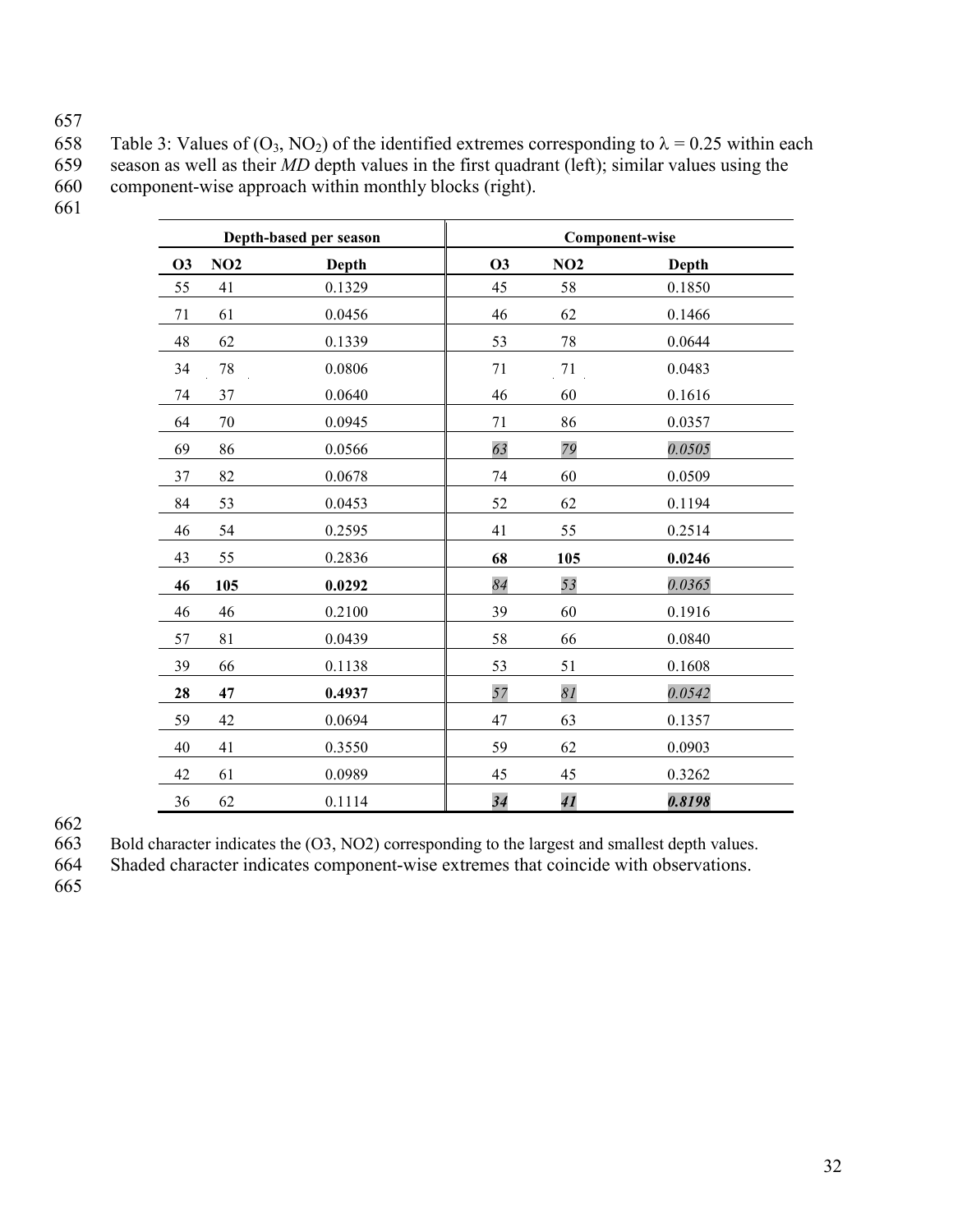

Figure 1: Scatter plot illustration for samples generated with  $n = 300$  and a)  $\gamma = 1$  b)  $\gamma = 1.414$  and c)  $\gamma = 3.162$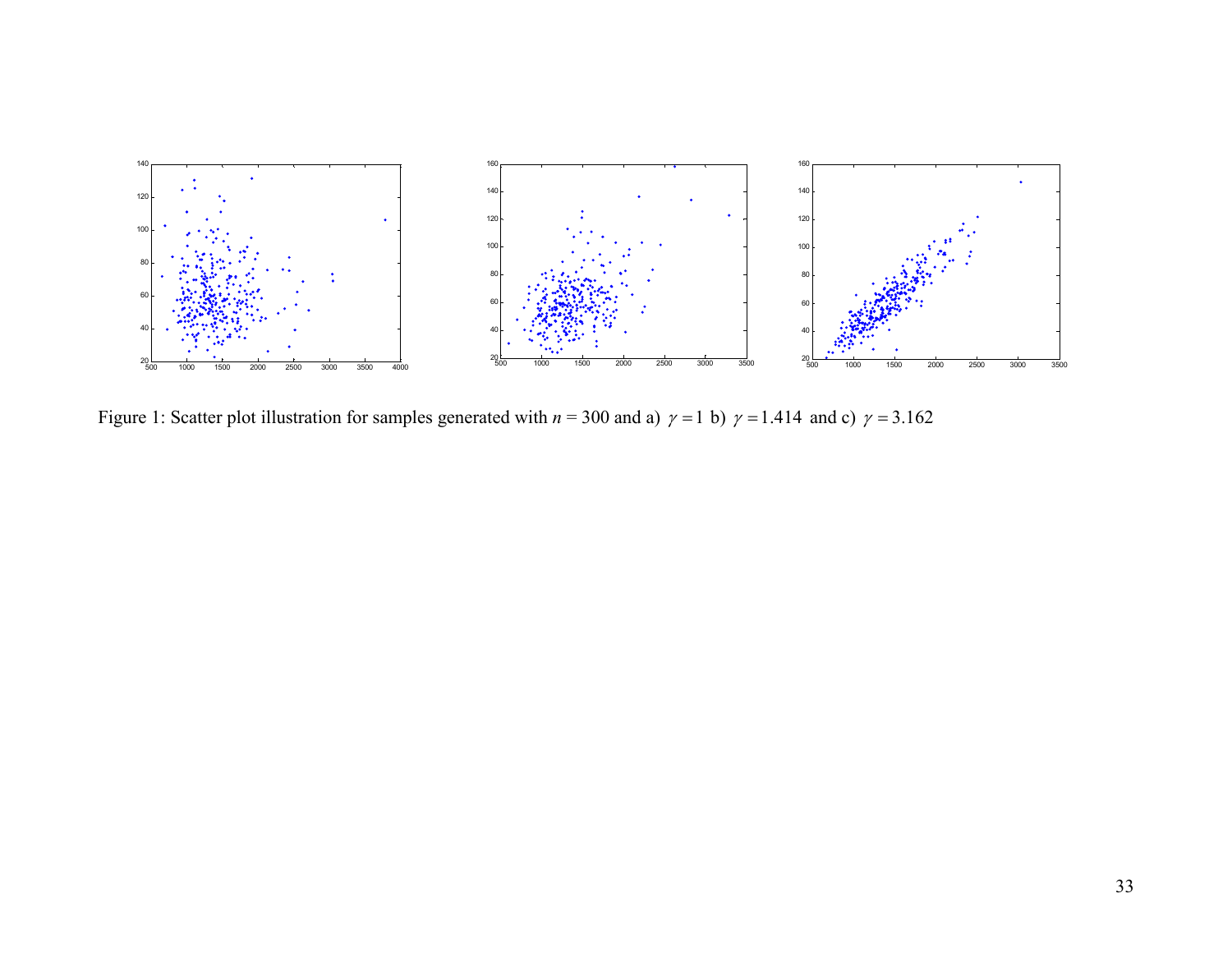

Figure 2: Illustration of a  $\lambda$ -portion  $\Pi_{k,\lambda}$ , the orientation interval [-1, 1], the set of extreme observations  $\Sigma_n(\lambda, D)$ , the corresponding curve  $\mathbb{C}_n(\lambda, D)$ , and a part *T* as the first quadrant of  $(O_3, NO_2)$  for  $\lambda = 0.05$  where *D* is *MD*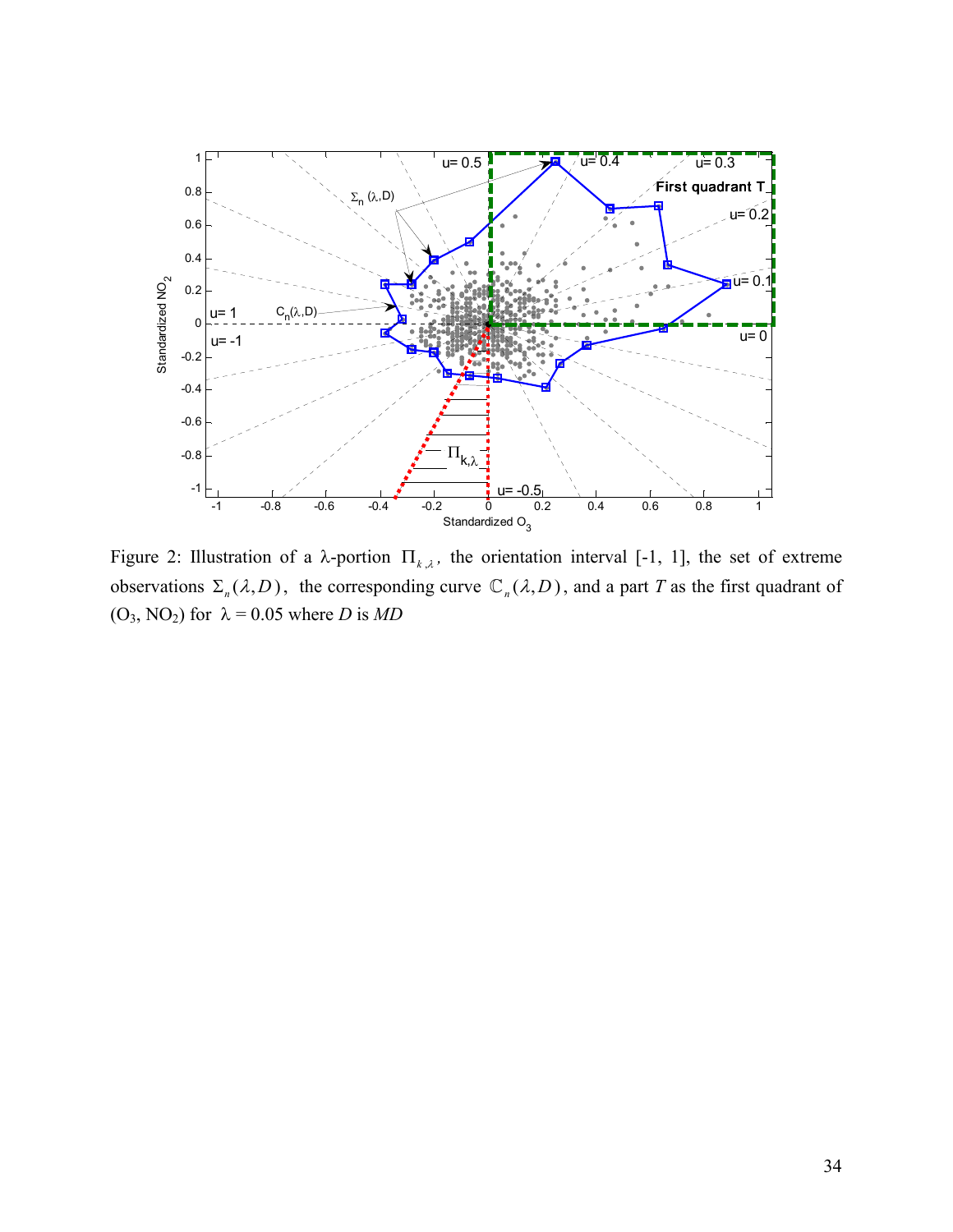

Figure 3: Identified extreme observations set  $\Sigma_n(\lambda, D)$  of (O<sub>3</sub>, NO<sub>2</sub>) and the corresponding curve  $\mathbb{C}_n(\lambda, D)$  for a)  $\lambda = 0.0625$  and b)  $\lambda = 0.05$  where *D* is *MD*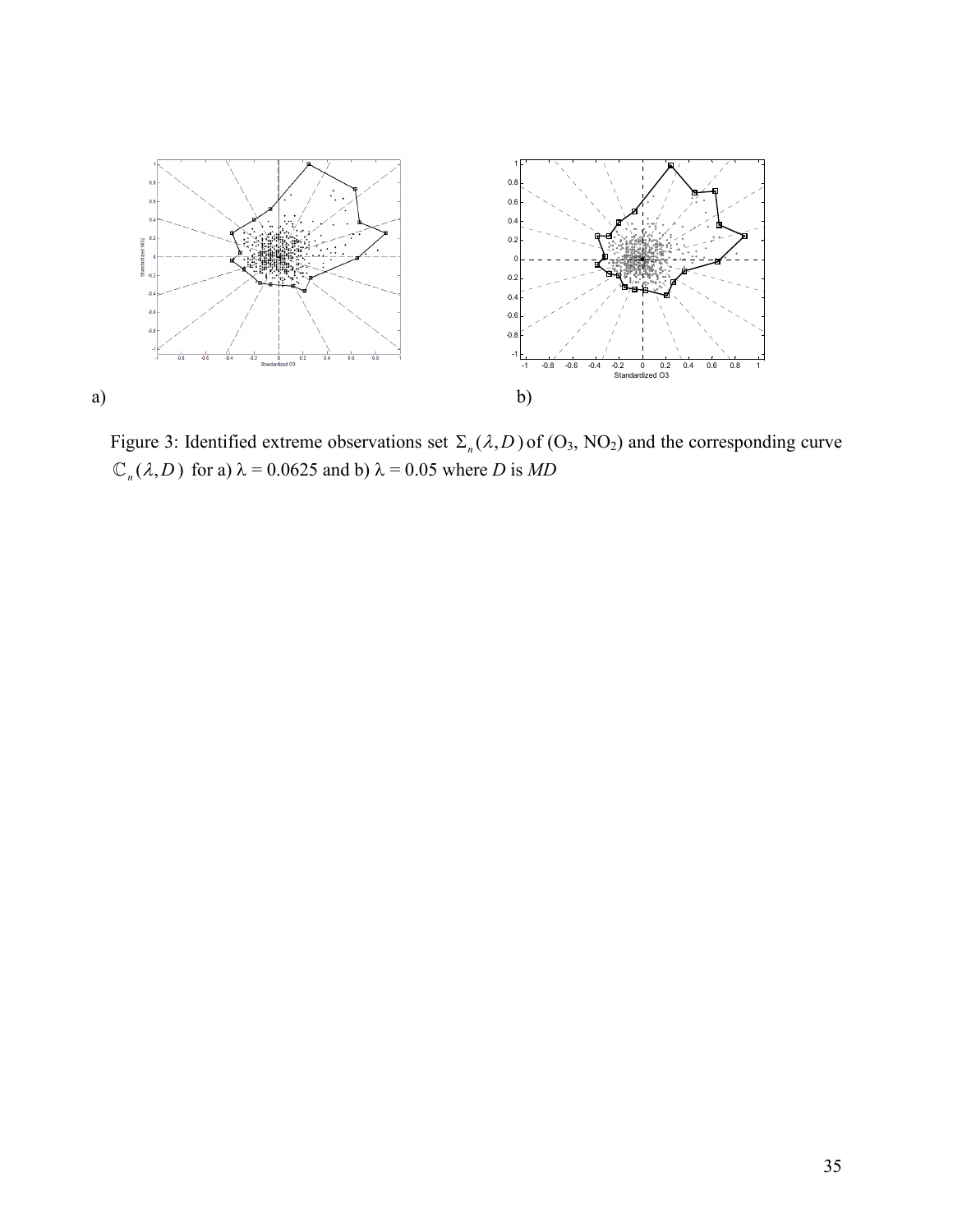

Figure 4: Extremes identified as component-wise, depth-based (λ=0.05) and depth-based per season ( $\lambda$ =0.25) in the first quadrant.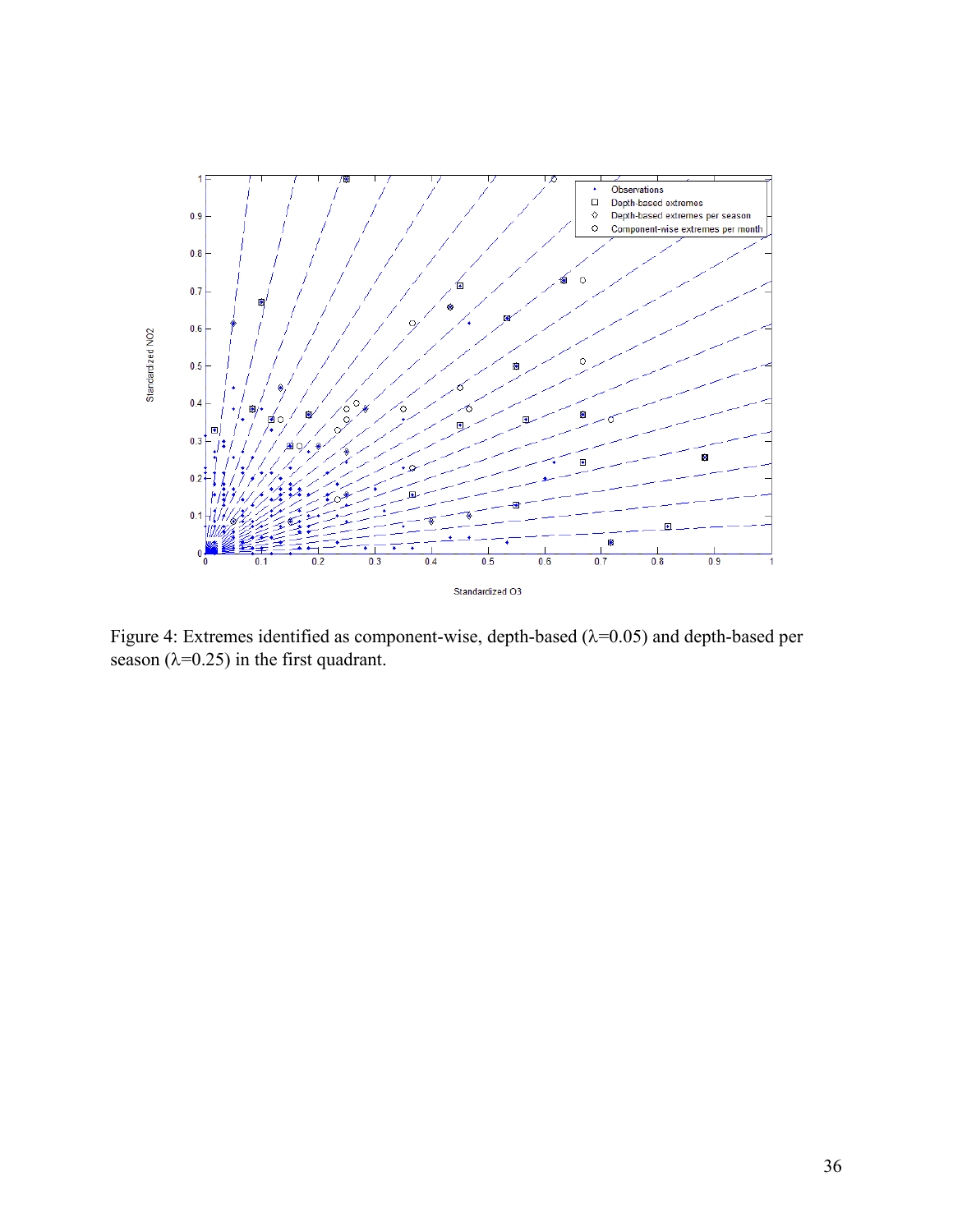

Figure 5: Chronological (O3, NO2) series and the extremes identified as component-wise, depth-based ( $\lambda$ =0.05) and depth based per season  $(\lambda=0.25)$  in the first quadrant. The vertical lines indicate month limits in each season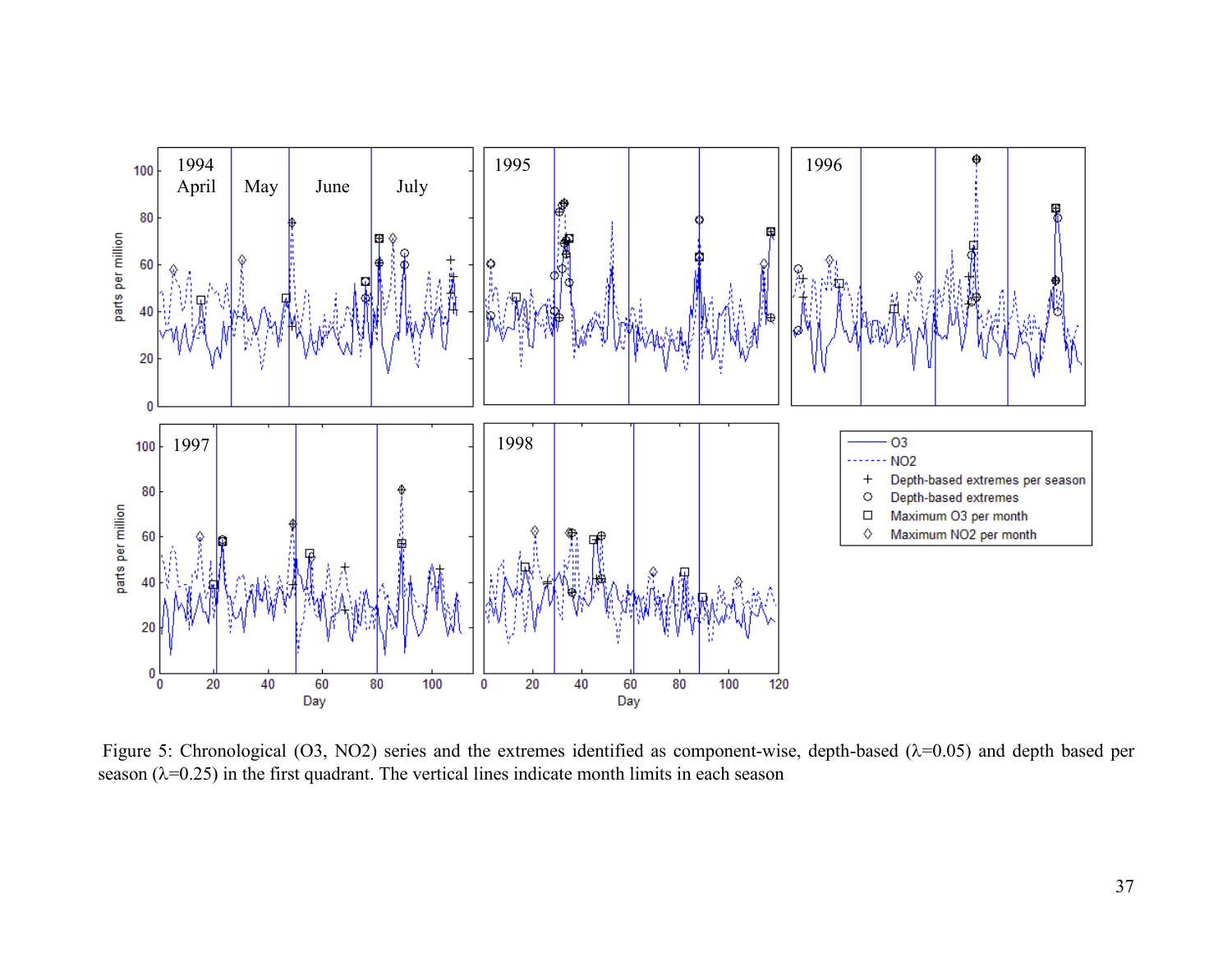

Figure 6: Identified extreme observation set  $\Sigma_n(\lambda, D)$  of (O<sub>3</sub>, NO<sub>2</sub>) and the corresponding curve  $\mathbb{C}_n(\lambda, D)$  in the space  $(u, D)$  for a)  $\lambda = 0.10$  and b)  $\lambda = 0.05$  where *D* is *MD*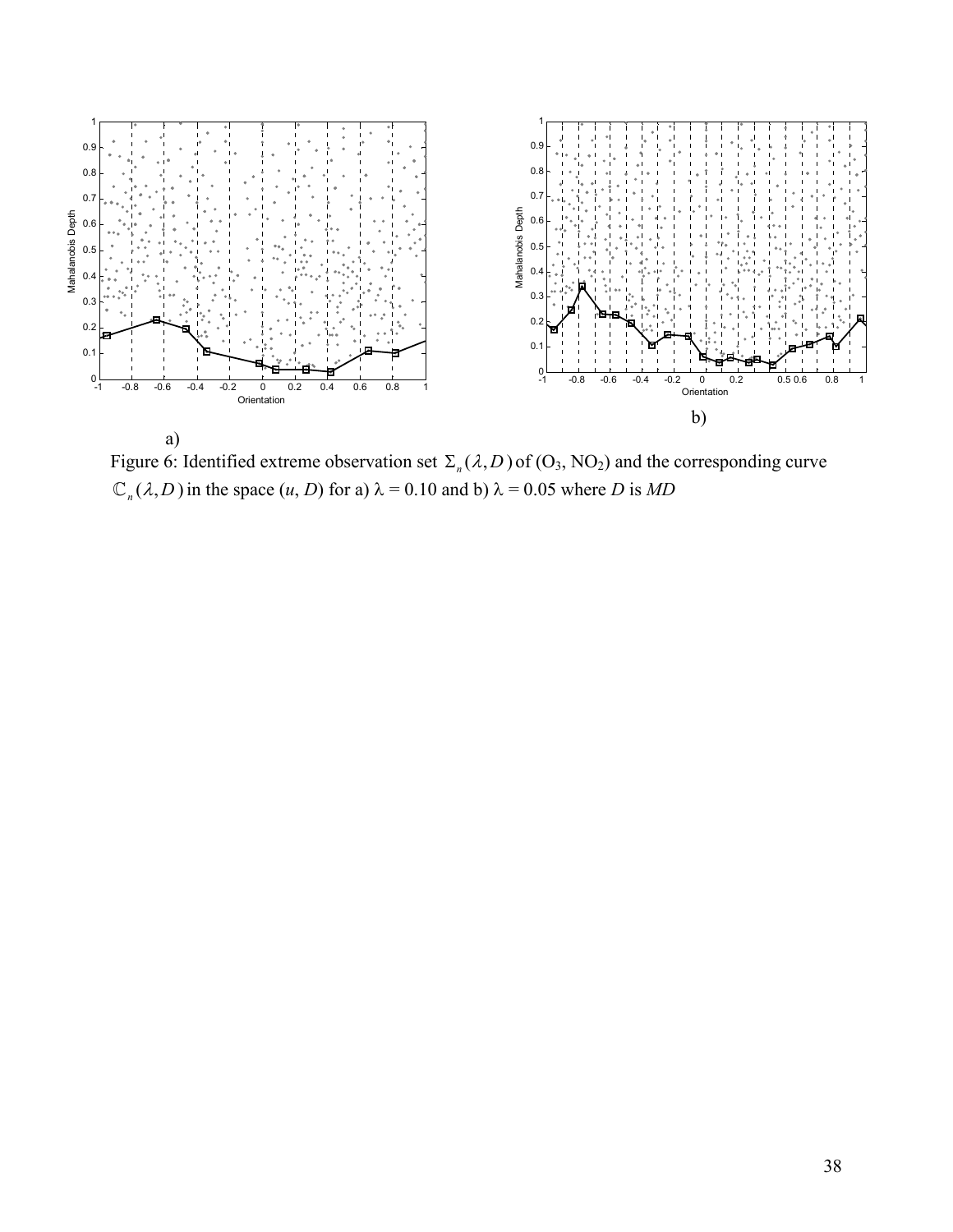

Figure 7: Identified POT observation set  $\Sigma_n(\lambda, s, D)$  of (O<sub>3</sub>, NO<sub>2</sub>) and the corresponding curve  $\mathbb{C}_n(\lambda, s, D)$  for a)  $\lambda = 1$  and b)  $\lambda = 0.05$  where *D* is *MD* and  $s = 0.90$ ; and for c)  $\lambda = 1$  and d)  $\lambda = 0.05$ 0.05 in the space  $(u, D)$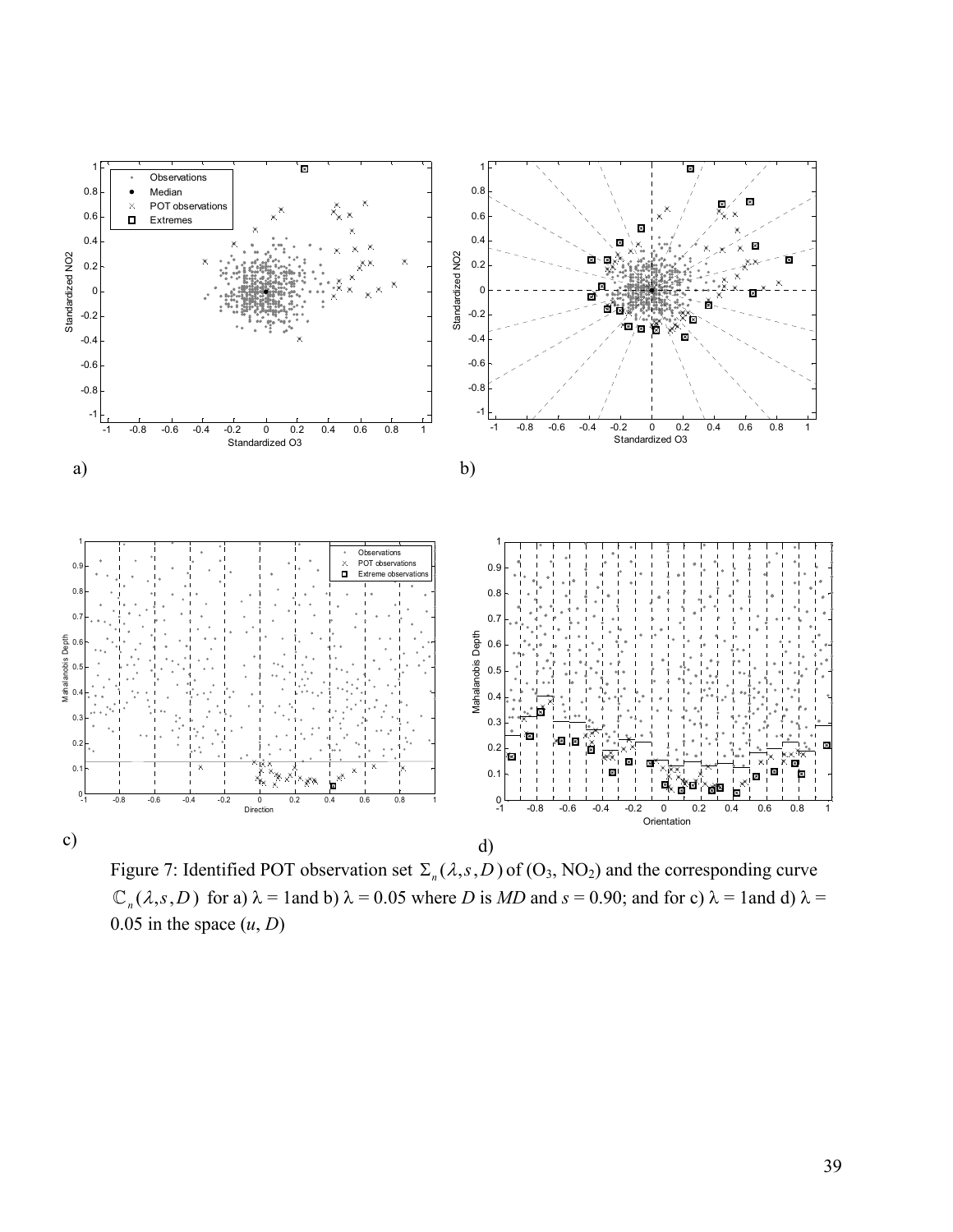

Figure 8: Histograms of depth values of the data set  $(O_3, NO_2)$  for different depth functions